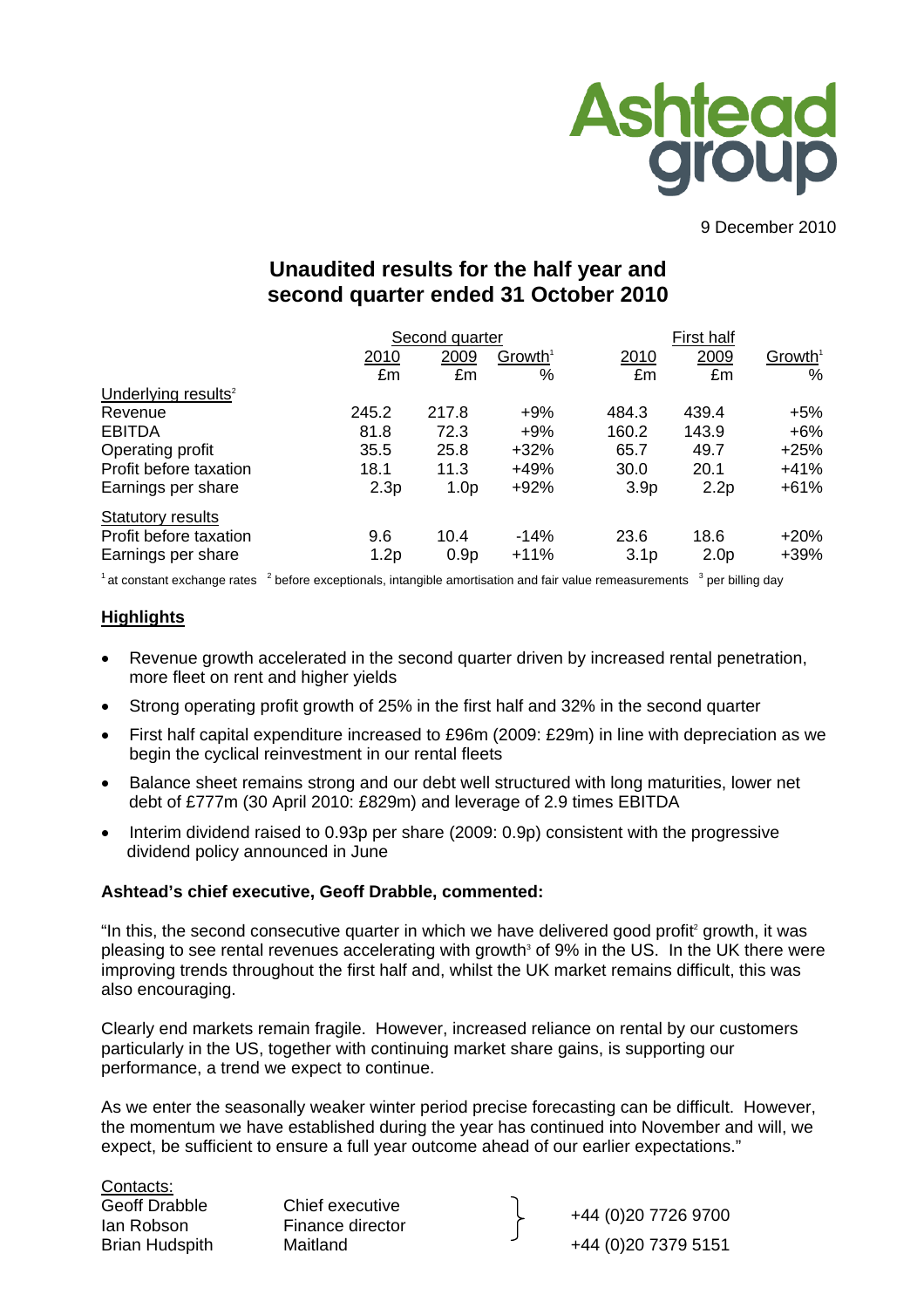## **First half results**

|                                                      |       | Revenue      |       | <b>EBITDA</b> | Operating profit |               |  |
|------------------------------------------------------|-------|--------------|-------|---------------|------------------|---------------|--|
|                                                      | 2010  | 2009         | 2010  | 2009          | 2010             | 2009          |  |
| Sunbelt in \$m                                       | 615.0 | 576.1        | 212.5 | 199.3         | 99.0             | 80.0          |  |
| Sunbelt in £m                                        | 401.9 | 355.4        | 138.9 | 122.9         | 64.7             | 49.3          |  |
| A-Plant                                              | 82.4  | 84.0         | 24.4  | 23.7          | 4.2              | 3.1           |  |
| Group central costs                                  |       |              | (3.1) | (2.7)         | (3.2)            | (2.7)         |  |
|                                                      | 484.3 | <u>439.4</u> | 160.2 | 143.9         | 65.7             | 49.7          |  |
| Net financing costs                                  |       |              |       |               | <u>(35.7)</u>    | <u>(29.6)</u> |  |
| Profit before tax, remeasurements and amortisation   |       |              |       |               | 30.0             | 20.1          |  |
| Fair value remeasurements                            |       |              |       |               | (5.7)            |               |  |
| Amortisation                                         |       |              |       |               | (0.7)            | (1.5)         |  |
| Profit before taxation                               |       |              |       |               | 23.6             | 18.6          |  |
| <b>Taxation</b>                                      |       |              |       |               | (8.4)            | (8.6)         |  |
| Profit attributable to equity holders of the Company |       |              |       |               | <u>15.2</u>      | <u>10.0</u>   |  |
| <b>Margins</b>                                       |       |              |       |               |                  |               |  |
| <b>Sunbelt</b>                                       |       |              | 34.5% | 34.6%         | 16.1%            | 13.9%         |  |
| A-Plant                                              |       |              | 29.6% | 28.2%         | 5.1%             | 3.7%          |  |
| Group                                                |       |              | 33.1% | 32.7%         | 13.6%            | 11.3%         |  |

These results reflect gradually improving conditions in the US with Sunbelt's rental revenues growing 4% in the first half to \$557m (2009: \$534m). They were achieved despite a 14% decline in Sunbelt's core end market, US non-residential construction, in the same period as reported by the US Department of Commerce. Sunbelt's rental revenue growth reflected 4% more fleet on rent compared to 2009 and a 1% increase in yield, year on year. Yield improved throughout the period with growth of 3% year on year in the second quarter after a flat first quarter and is also up 8% sequentially since January's seasonal low. Supported by higher used equipment sales as we stepped up capital expenditure on fleet replacement, Sunbelt's total revenues grew by 7%.

In the UK, A-Plant's first half rental revenues declined 2% to £77m (2009: £79m) reflecting 3% more fleet on rent relative to the previous year and 5% lower yield. UK yield declines continue to moderate with a second quarter reduction of 2%.

Operating costs, excluding the cost of used equipment sales, remain under good control with headcount flat since year end and down 6% over the previous year despite the growth in fleet on rent. As a result, first half operating profit grew 32% to £66m. After interest, which rose by £6m broadly as estimated at the time of last November's senior debt maturity extension, underlying profit before tax rose 49% to £30m.

After a non-cash charge of £5.7m relating to the remeasurement to fair value of the early prepayment option in our long-term debt and £0.7m of acquired intangible amortisation, the statutory profit before tax was £24m (2009: £19m). The effective tax rate on the underlying pretax profit was stable at 35% (2009: 35%) whilst underlying earnings per share grew 75% to 3.9p (2009: 2.2p) and basic earnings per share were 3.1p (2009: 2.0p).

#### **Capital expenditure**

As we began the cyclical reinvestment in our rental fleets, capital expenditure in the first half was increased to £96m (2009: £29m) of which £84m was rental fleet replacement with the balance spent principally on vehicles and property improvements. Disposal proceeds were £24m (2009: £13m), giving net capital expenditure in the first half of £72m (2009: £16m). The average age of the Group's rental fleet at 31 October 2010 was 44 months (2009: 39 months), unchanged from year end.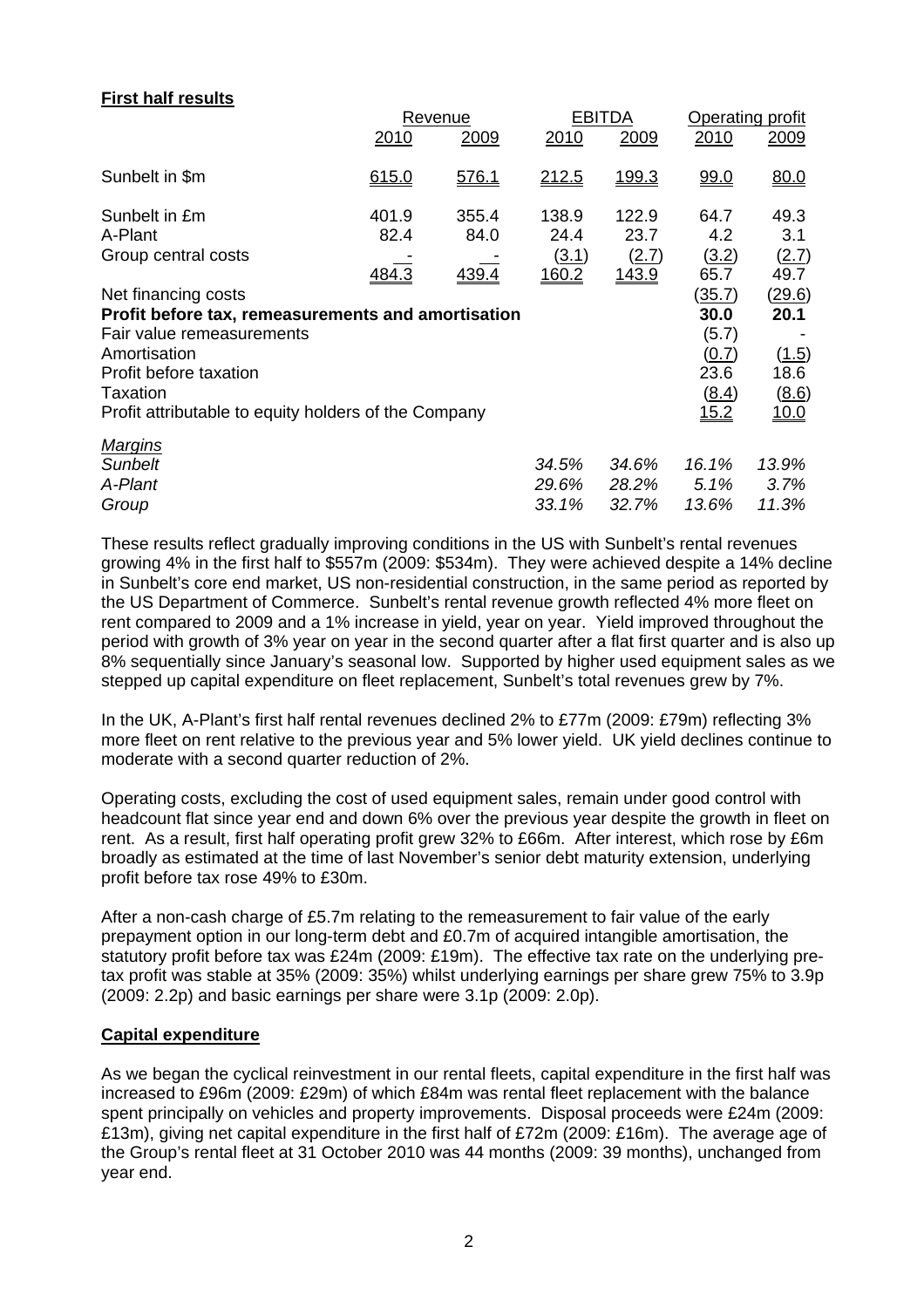In the year as a whole, we continue to anticipate spending around £225m gross and £175m net of disposal proceeds, principally on fleet replacement and thereby holding the average age of our rental fleets broadly flat over the course of the fiscal year.

## **Cash flow and net debt**

£30m (2009: £97m) of net cash was generated in the first half reflecting £74m of net capital expenditure (2009: £15m) together with a £27m increase in the value of receivables since April as revenues regained more usual seasonal patterns. £10m of the cash generated was returned to equity shareholders through the payment in September of 2010's final dividend with the remaining £20m applied to reduce outstanding net debt.

Reflecting this and currency fluctuations which reduced debt by £37m, net debt at 31 October 2010 was £777m (30 April 2010: £829m). This quarter saw the ratio of net debt to EBITDA fall to 2.9 times at 31 October 2010 (30 April 2010: 3.2 times) bringing leverage back within our long held 2-3 times target range. Availability on the ABL senior debt facility at 31 October 2010 was \$639m (30 April 2010: \$537m) substantially above the \$150m level at which the Group's entire debt package is effectively covenant free.

## **Dividend**

In line with the Board's aim of providing a progressive dividend having regard to both underlying profit and cash generation and to sustainability through the economic cycle, the Board has declared an interim dividend of 0.93p per share (2009: 0.9p per share). This will be paid on 9 February 2011 to shareholders on record on 21 January 2011.

## **Current trading and outlook**

In this, the second consecutive quarter in which we have delivered good profit growth, it was pleasing to see rental revenues accelerating with growth of 9% in the US. In the UK there were improving trends throughout the first half and, whilst the UK market remains difficult, this was also encouraging.

Clearly end markets remain fragile. However, particularly in the US, increased reliance on rental by our customer base, together with continuing market share gains, is supporting our performance, a trend we expect to continue.

As we enter the seasonally weaker winter period precise forecasting can be difficult. However, the momentum we have established during the year has continued into November and will, we expect, be sufficient to ensure an outcome ahead of our earlier expectations.

Geoff Drabble and Ian Robson will host a meeting for equity analysts to discuss the results at 9.30am on Thursday 9 December at the offices of UBS at 1 Finsbury Avenue, London EC2M 2PP. This meeting will be webcast live via the Company's website at [www.ashtead-group.com](http://www.ashtead-group.com/) and a replay will be available from shortly after the call concludes. A copy of the announcement and slide presentation used for the meeting will also be available for download on the Company's website. There will, as usual, also be a separate call for bondholders at 3.00pm UK time (10.00am EST).

Analysts and bondholders have already been invited to participate in the meeting and conference call but anyone not having received dial in details should contact the Company's PR advisers, Maitland (Emma Stevens), on 020 7379 5151.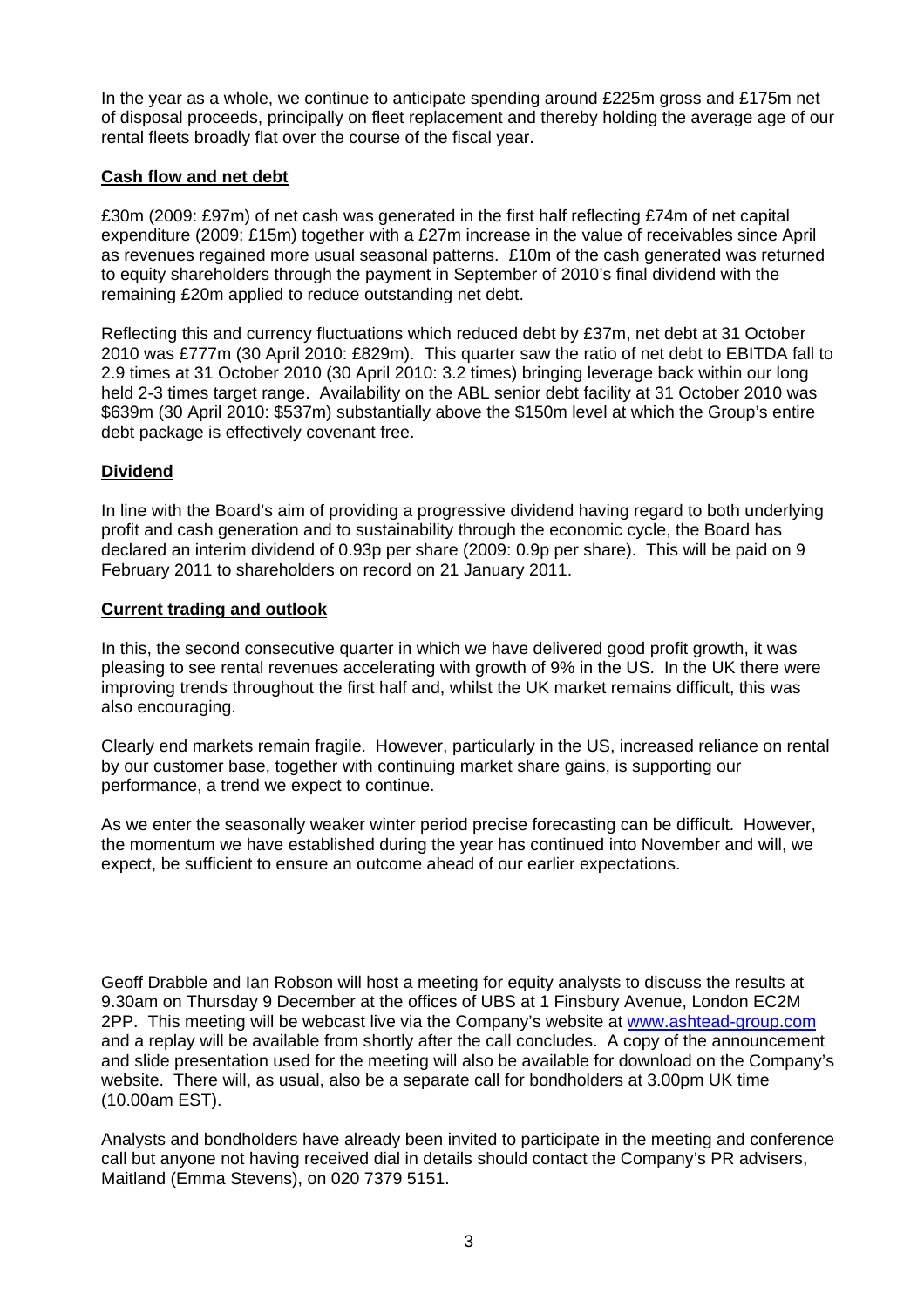## **Forward looking statements**

This announcement contains forward looking statements. These have been made by the directors in good faith using information available up to the date on which they approved this report. The directors can give no assurance that these expectations will prove to be correct. Due to the inherent uncertainties, including both business and economic risk factors underlying such forward looking statements, actual results may differ materially from those expressed or implied by these forward looking statements. Except as required by law or regulation, the directors undertake no obligation to update any forward looking statements whether as a result of new information, future events or otherwise.

#### **Directors' responsibility statement in respect of the interim financial report**

We confirm that to the best of our knowledge:

- the condensed set of financial statements has been prepared in accordance with IAS 34 *Interim Financial Reporting* as adopted by the EU and the International Accounting Standards Board;
- the interim management report includes a fair review of the information required by:
	- (i) DTR 4.2.7R of the *Disclosure and Transparency Rules,* being an indication of important events that have occurred during the first six months of the financial year and their impact on the condensed set of financial statements; and a description of the principal risks and uncertainties for the remaining six months of the year; and
	- (ii) DTR 4.2.8R of the *Disclosure and Transparency Rules,* being related party transactions that have taken place in the first six months of the current financial year and that have materially affected the financial position or performance of the entity during that period; and any changes in the related party transactions described in the last annual report that could do so.

By order of the Board of Directors and a set of the Board of Directors and a set of the Board of Directors and  $\frac{1}{2}$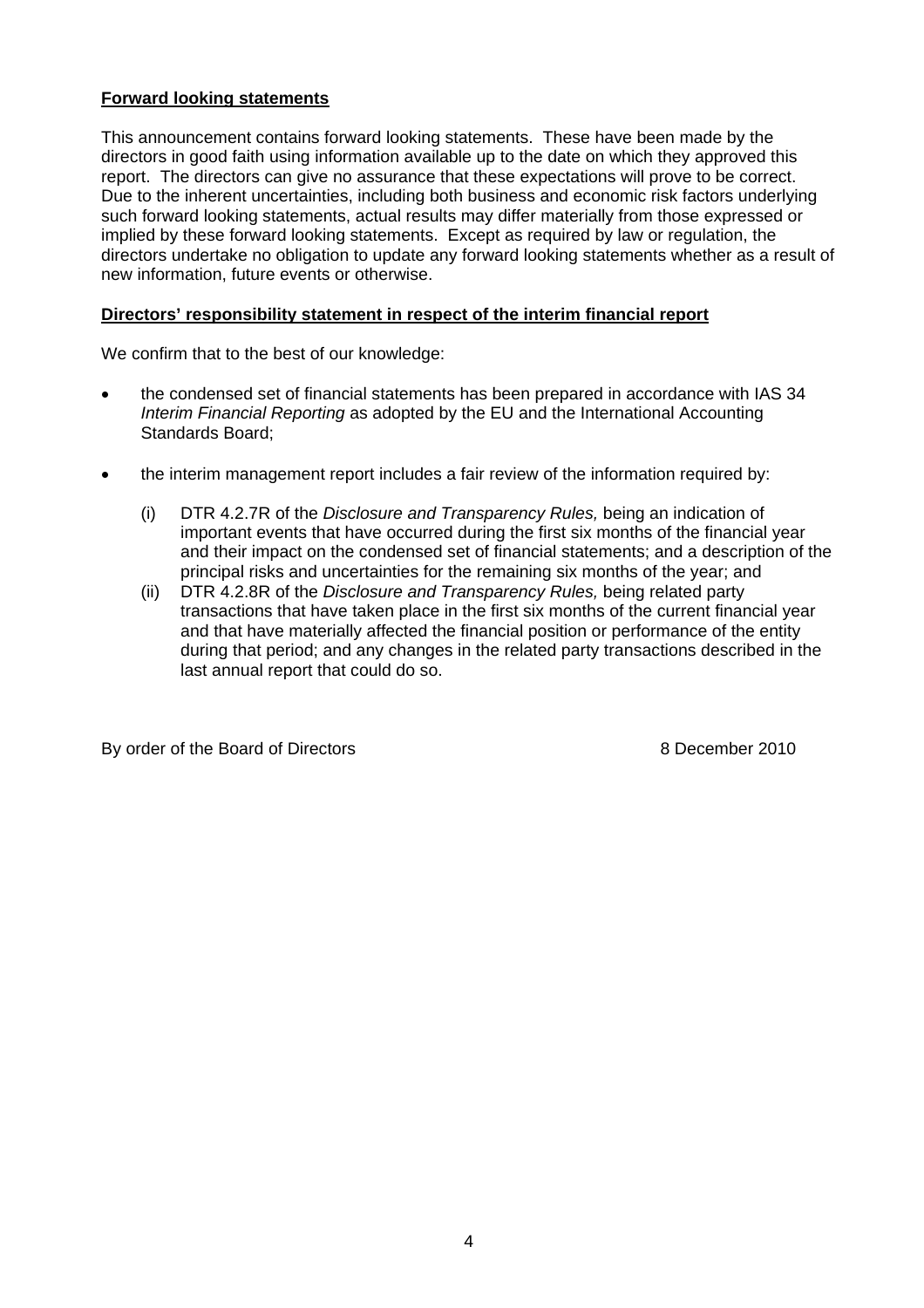## **CONSOLIDATED INCOME STATEMENT FOR THE THREE MONTHS ENDED 31 OCTOBER 2010**

|                                                             |                                                           | 2010                                     |                     |                                                              | 2009                                               |                                      |
|-------------------------------------------------------------|-----------------------------------------------------------|------------------------------------------|---------------------|--------------------------------------------------------------|----------------------------------------------------|--------------------------------------|
| Second quarter - unaudited                                  | <b>Before</b><br>amortisation and<br>remeasurements<br>£m | Amortisation and<br>remeasurements<br>£m | Total<br>£m         | <b>Before</b><br>exceptional items<br>and amortisation<br>£m | <b>Exceptional items</b><br>and amortisation<br>£m | Total<br>£m                          |
|                                                             |                                                           |                                          |                     |                                                              |                                                    |                                      |
| <b>Revenue</b><br>Rental revenue<br>Sale of new equipment,  | 221.7                                                     | $\overline{\phantom{a}}$                 | 221.7               | 201.8                                                        |                                                    | 201.8                                |
| merchandise and consumables                                 | 10.6                                                      |                                          | 10.6                | 10.0                                                         |                                                    | 10.0                                 |
| Sale of used rental equipment                               | 12.9<br>245.2                                             | $\sim$                                   | 12.9<br>245.2       | 6.0<br>217.8                                                 | $\frac{0.4}{0.4}$                                  | 6.4<br>218.2                         |
| <b>Operating costs</b>                                      |                                                           |                                          |                     |                                                              |                                                    |                                      |
| Staff costs                                                 | (71.1)                                                    |                                          | (71.1)              | (66.2)                                                       |                                                    | (66.2)                               |
| Used rental equipment sold<br>Other operating costs         | (12.2)<br>(80.1)                                          |                                          | (12.2)<br>(80.1)    | (6.4)<br>(72.9)                                              | (0.4)                                              | (6.8)<br>(72.9)                      |
|                                                             | (163.4)                                                   | $\sim$ $-$                               | (163.4)             | (145.5)                                                      | (0.4)                                              | (145.9)                              |
| <b>EBITDA*</b>                                              | 81.8                                                      |                                          | 81.8                | 72.3                                                         |                                                    | 72.3                                 |
| Depreciation                                                | (46.3)                                                    |                                          | (46.3)              | (46.5)                                                       |                                                    | (46.5)                               |
| Amortisation of intangibles                                 |                                                           | (0.3)                                    | (0.3)               |                                                              | (0.9)                                              | (0.9)                                |
| <b>Operating profit</b>                                     | 35.5                                                      | (0.3)                                    | 35.2                | 25.8                                                         | (0.9)                                              | 24.9                                 |
| Net financing costs<br><b>Profit on ordinary activities</b> | (17.4)                                                    | (8.2)                                    | (25.6)              | (14.5)                                                       |                                                    | (14.5)                               |
| before taxation                                             | 18.1                                                      | (8.5)                                    | 9.6                 | 11.3                                                         | (0.9)                                              | 10.4                                 |
| Taxation:                                                   |                                                           |                                          |                     |                                                              |                                                    |                                      |
| - current                                                   | (2.1)                                                     | 0.4                                      | (1.7)               | (0.7)                                                        |                                                    | (0.7)                                |
| - deferred                                                  | (4.4)                                                     | $\frac{2.6}{3.0}$                        | (1.8)               | (5.4)                                                        | $\frac{0.3}{0.3}$                                  | (5.1)                                |
| Profit attributable to equity                               | (6.5)                                                     |                                          | (3.5)               | (6.1)                                                        |                                                    | (5.8)                                |
| holders of the Company                                      | 11.6                                                      | (5.5)                                    | 6.1                 | 5.2                                                          | (0.6)                                              | 4.6                                  |
| Basic earnings per share<br>Diluted earnings per share      | 2.3p<br>2.3p                                              | (1.1p)<br>(1.1p)                         | <u>1.2p</u><br>1.2p | 1.0 <sub>p</sub><br>1.0 <sub>p</sub>                         | (0.1p)<br>(0.1p)                                   | 0.9 <sub>p</sub><br>0.9 <sub>p</sub> |

\* EBITDA is presented here as an additional performance measure as it is commonly used by investors and lenders.

All revenue and profit for the period is generated from continuing activities.

Details of principal risks and uncertainties are given in the Review of Second Quarter, Balance Sheet and Cash Flow accompanying these interim financial statements.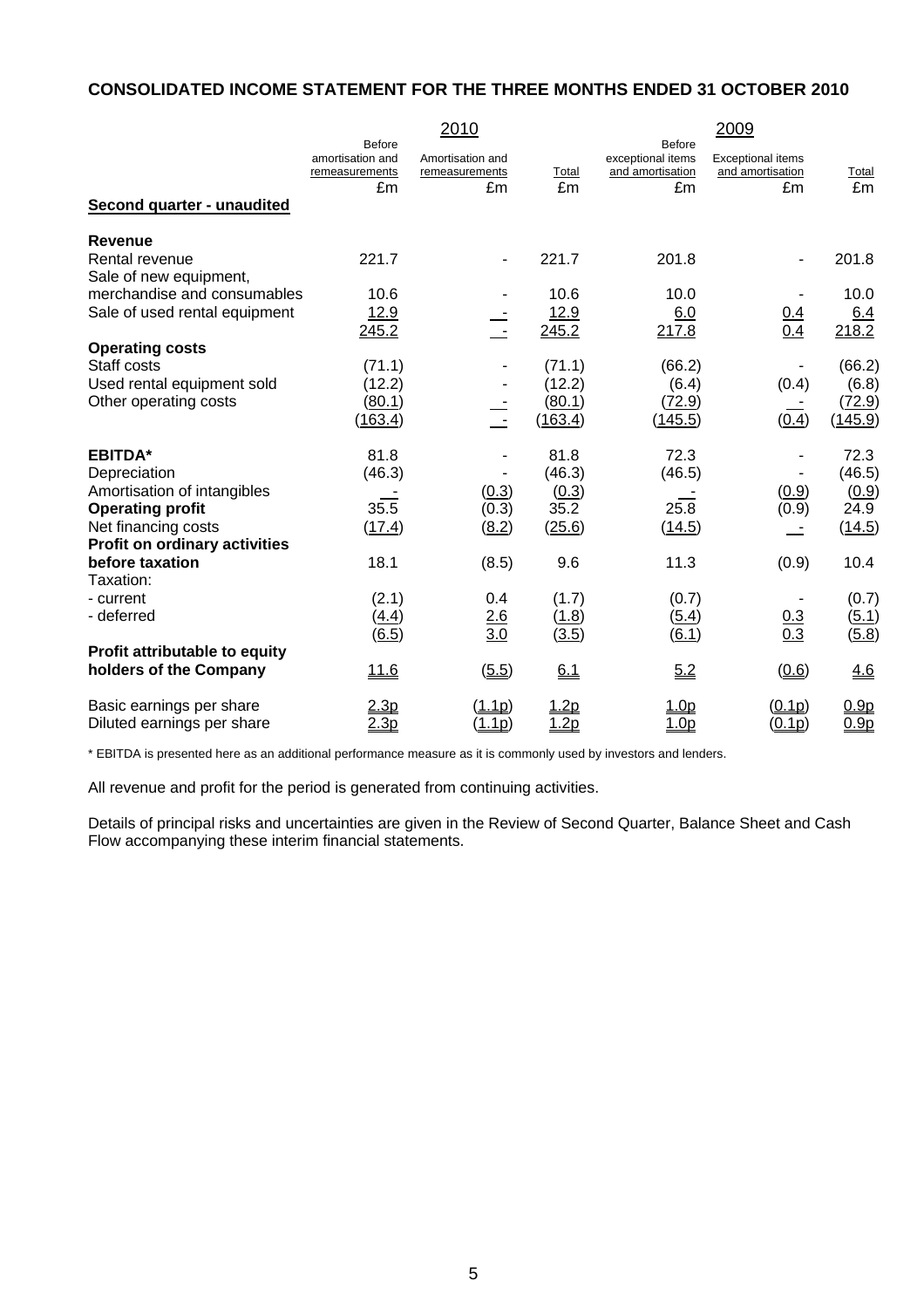## **CONSOLIDATED INCOME STATEMENT FOR THE SIX MONTHS ENDED 31 OCTOBER 2010**

|                                                            |                                                           | 2010                                     |                          |                                                              | 2009                                               |                                      |
|------------------------------------------------------------|-----------------------------------------------------------|------------------------------------------|--------------------------|--------------------------------------------------------------|----------------------------------------------------|--------------------------------------|
| <b>First half - unaudited</b>                              | <b>Before</b><br>amortisation and<br>remeasurements<br>£m | Amortisation and<br>remeasurements<br>£m | Total<br>£m              | <b>Before</b><br>exceptional items<br>and amortisation<br>£m | <b>Exceptional items</b><br>and amortisation<br>£m | Total<br>£m                          |
|                                                            |                                                           |                                          |                          |                                                              |                                                    |                                      |
| <b>Revenue</b><br>Rental revenue<br>Sale of new equipment, | 441.3                                                     |                                          | 441.3                    | 408.6                                                        |                                                    | 408.6                                |
| merchandise and consumables                                | 21.6                                                      |                                          | 21.6                     | 21.1                                                         |                                                    | 21.1                                 |
| Sale of used rental equipment                              | 21.4<br>484.3                                             | $\mathbb{Z}^2$                           | 21.4<br>484.3            | 9.7<br>439.4                                                 | $\frac{1.6}{1.6}$                                  | 11.3<br>441.0                        |
| <b>Operating costs</b>                                     |                                                           |                                          |                          |                                                              |                                                    |                                      |
| Staff costs                                                | (141.7)                                                   |                                          | (141.7)                  | (136.2)                                                      |                                                    | (136.2)                              |
| Used rental equipment sold                                 | (20.5)                                                    |                                          | (20.5)                   | (10.8)                                                       | (1.6)                                              | (12.4)                               |
| Other operating costs                                      | (161.9)<br>(324.1)                                        | $\sim$ $-$                               | (161.9)<br>(324.1)       | (148.5)<br>(295.5)                                           | (1.6)                                              | (148.5)<br>(297.1)                   |
| <b>EBITDA*</b>                                             | 160.2                                                     |                                          | 160.2                    | 143.9                                                        |                                                    | 143.9                                |
| Depreciation                                               | (94.5)                                                    |                                          | (94.5)                   | (94.2)                                                       |                                                    | (94.2)                               |
| Amortisation of intangibles                                |                                                           | (0.7)                                    | (0.7)                    |                                                              | (1.5)                                              | (1.5)                                |
| <b>Operating profit</b>                                    | 65.7                                                      | (0.7)                                    | 65.0                     | 49.7                                                         | (1.5)                                              | 48.2                                 |
| Net financing costs                                        | (35.7)                                                    | (5.7)                                    | (41.4)                   | (29.6)                                                       |                                                    | (29.6)                               |
| <b>Profit on ordinary activities</b>                       | 30.0                                                      |                                          |                          |                                                              |                                                    |                                      |
| before taxation<br>Taxation:                               |                                                           | (6.4)                                    | 23.6                     | 20.1                                                         | (1.5)                                              | 18.6                                 |
| - current                                                  | (4.2)                                                     | 0.4                                      | (3.8)                    | (1.6)                                                        |                                                    | (1.6)                                |
| - deferred                                                 | (6.5)                                                     |                                          | (4.6)                    | (7.5)                                                        |                                                    | (7.0)                                |
|                                                            | (10.7)                                                    | $\frac{1.9}{2.3}$                        | (8.4)                    | (9.1)                                                        | $\frac{0.5}{0.5}$                                  | (8.6)                                |
| <b>Profit attributable to</b>                              |                                                           |                                          |                          |                                                              |                                                    |                                      |
| equity holders of the Company                              | <u>19.3</u>                                               | (4.1)                                    | 15.2                     | 11.0                                                         | (1.0)                                              | <u>10.0</u>                          |
| Basic earnings per share<br>Diluted earnings per share     | 3.9p<br>3.8p                                              | (0.8p)<br>(0.8p)                         | 3.1p<br>3.0 <sub>p</sub> | 2.2p<br>2.2p                                                 | (0.2p)<br>(0.2p)                                   | 2.0 <sub>p</sub><br>2.0 <sub>p</sub> |

\* EBITDA is presented here as an additional performance measure as it is commonly used by investors and lenders.

All revenue and profit for the period is generated from continuing activities.

# **CONSOLIDATED STATEMENT OF COMPREHENSIVE INCOME**

|                                                                     | Unaudited       |            |             |               |  |
|---------------------------------------------------------------------|-----------------|------------|-------------|---------------|--|
|                                                                     | Three months to |            |             | Six months to |  |
|                                                                     | 31 October      |            | 31 October  |               |  |
|                                                                     | 2010            | 2009       | 2010        | 2009          |  |
|                                                                     | £m              | £m         | £m          | £m            |  |
| Profit attributable to equity holders of the Company for the period | 6.1             | 4.6        | 15.2        | 10.0          |  |
| Foreign currency translation differences                            | (3.7)           | 0.8        | (8.7)       | (23.6)        |  |
| Actuarial gain/(loss) on defined benefit pension scheme             | 12.1            | (14.0)     | 12.1        | (14.0)        |  |
| Tax on defined benefit pension scheme                               | (3.9)           | <u>3.9</u> | (3.9)       | <u>3.9</u>    |  |
| Total comprehensive income for the period                           | <u> 10.6</u>    | (4.7)      | <u>14.7</u> | (23.7)        |  |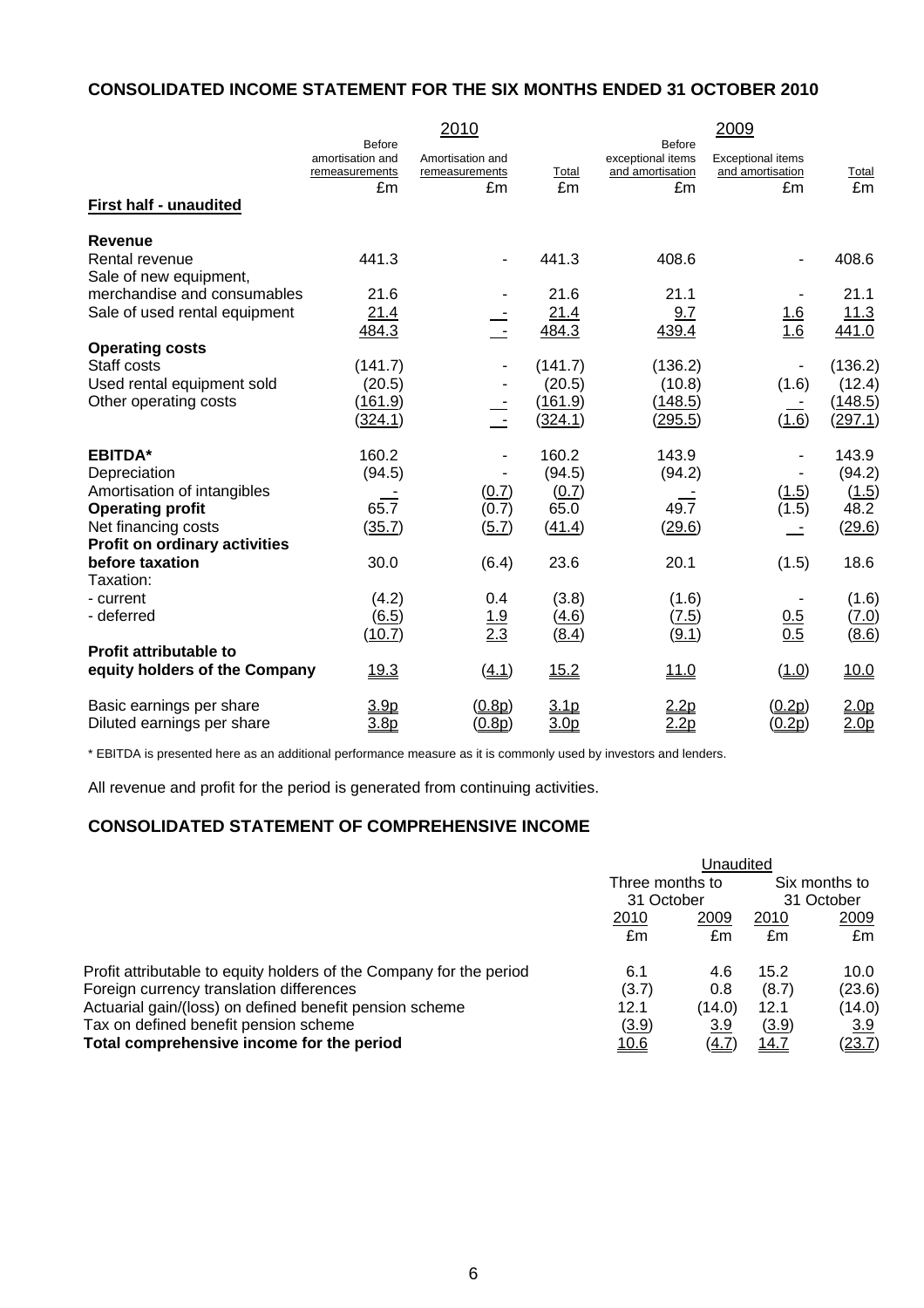# **CONSOLIDATED BALANCE SHEET AT 31 OCTOBER 2010**

|                                                                                  |                | Unaudited<br>31 October | <b>Audited</b><br>30 April |
|----------------------------------------------------------------------------------|----------------|-------------------------|----------------------------|
|                                                                                  | 2010<br>£m     | <u>2009</u><br>£m       | <u> 2010</u><br>£m         |
| <b>Current assets</b><br>Inventories                                             | 9.8            |                         |                            |
| Trade and other receivables                                                      | 158.2          | 9.0<br>143.6            | 9.9<br>134.7               |
| Current tax asset                                                                | 0.8            | 0.9                     | 1.1                        |
| Cash and cash equivalents                                                        | 68.1           | <u>19.4</u>             | 54.8                       |
| <b>Non-current assets</b>                                                        | 236.9          | 172.9                   | <u> 200.5</u>              |
| Property, plant and equipment                                                    |                |                         |                            |
| - rental equipment                                                               | 921.4          | 978.1                   | 969.7                      |
| - other assets                                                                   | <u>126.5</u>   | 135.6                   | <u>131.9</u>               |
| Intangible assets - brand names and other acquired intangibles                   | 1,047.9<br>2.7 | 1,113.7<br>4.1          | 1,101.6<br>3.3             |
| Goodwill                                                                         | 358.2          | 347.9                   | 373.6                      |
| Deferred tax asset                                                               | 2.3            | 12.5                    | 7.8                        |
| Defined benefit pension fund surplus                                             | 4.9            |                         |                            |
| Other financial assets - derivatives                                             | 1,416.0        | 1,478.2                 | 5.7<br>1,492.0             |
|                                                                                  |                |                         |                            |
| <b>Total assets</b>                                                              | 1,652.9        | 1,651.1                 | 1,692.5                    |
| <b>Current liabilities</b>                                                       |                |                         |                            |
| Trade and other payables                                                         | 135.5          | 106.3                   | 130.6                      |
| <b>Current tax liability</b>                                                     | 3.4<br>2.2     | 0.7<br>5.2              | 2.1<br>3.1                 |
| Debt due within one year<br>Provisions                                           | <u>11.6</u>    | <u>12.3</u>             | 12.0                       |
|                                                                                  | <u>152.7</u>   | <u>124.5</u>            | <u>147.8</u>               |
| <b>Non-current liabilities</b>                                                   |                |                         |                            |
| Debt due after more than one year<br>Provisions                                  | 842.7<br>27.8  | 860.8<br>32.3           | 880.7<br>29.4              |
| Deferred tax liabilities                                                         | 123.5          | 126.2                   | 126.6                      |
| Defined benefit pension fund deficit                                             |                | 13.2                    | 7.7                        |
|                                                                                  | 994.0          | 1,032.5                 | 1,044.4                    |
| <b>Total liabilities</b>                                                         | 1,146.7        | 1,157.0                 | 1,192.2                    |
| <b>Equity</b>                                                                    |                |                         |                            |
| Share capital                                                                    | 55.3           | 55.3                    | 55.3                       |
| Share premium account                                                            | 3.6<br>0.9     | 3.6<br>0.9              | 3.6<br>0.9                 |
| Capital redemption reserve<br>Non-distributable reserve                          | 90.7           | 90.7                    | 90.7                       |
| Own shares held by the Company                                                   | (33.1)         | (33.1)                  | (33.1)                     |
| Own shares held through the ESOT                                                 | (6.3)          | (6.3)                   | (6.3)                      |
| Cumulative foreign exchange translation differences                              | 11.4           | 5.5                     | 20.1                       |
| <b>Retained reserves</b><br>Equity attributable to equity holders of the Company | 383.7<br>506.2 | 377.5<br>494.1          | 369.1<br>500.3             |
| <b>Total liabilities and equity</b>                                              | 1,652.9        | 1,651.1                 | 1,692.5                    |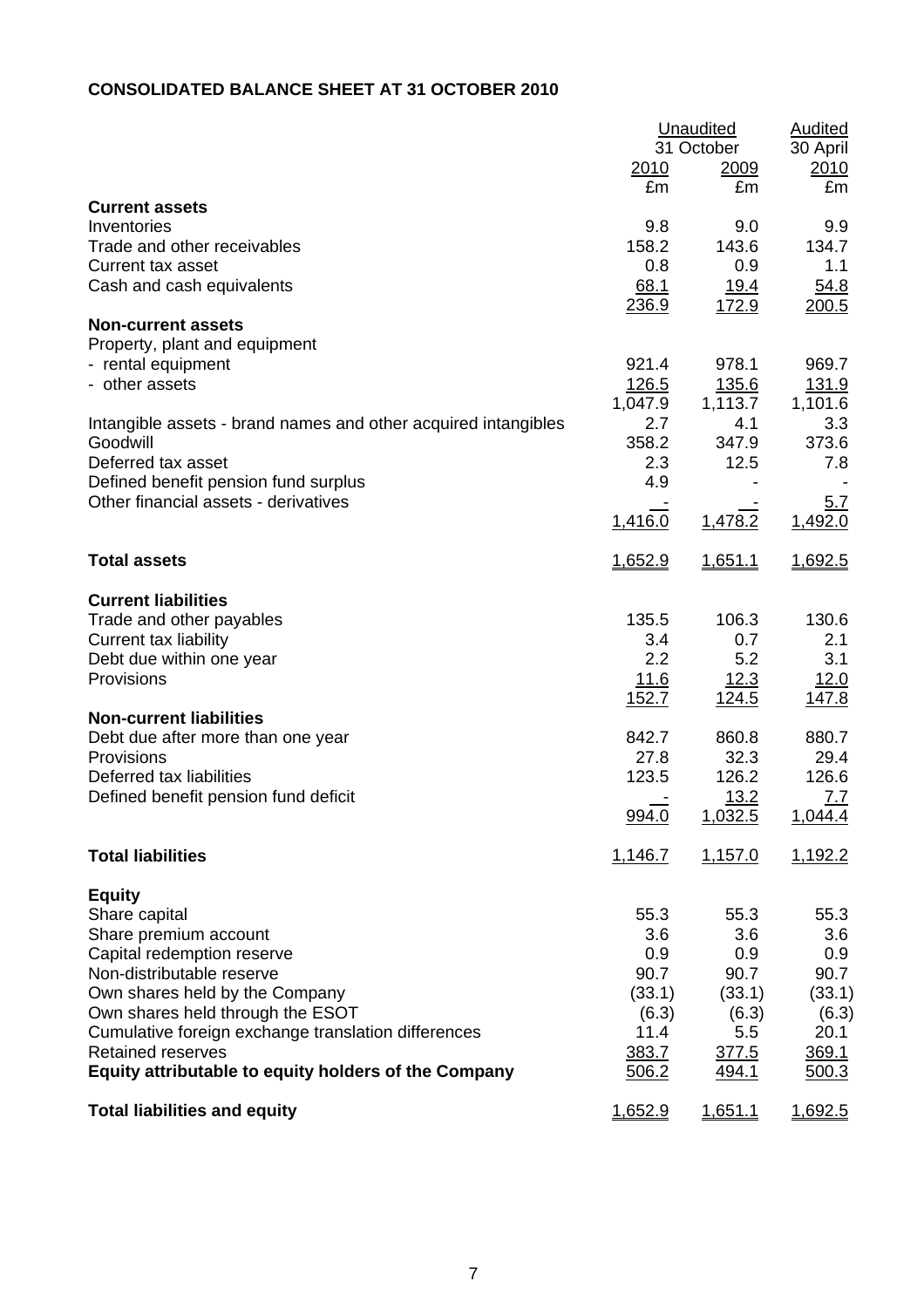# **CONSOLIDATED STATEMENT OF CHANGES IN EQUITY FOR THE SIX MONTHS ENDED 31 OCTOBER 2010**

|                                                                                             | Share<br>capital<br>£m | Share<br>premium<br>account<br>£m | Capital<br>redemption<br>reserve<br>£m | Non-<br>distributable<br>reserve<br>£m | Treasury<br>stock<br>£m | Own<br>shares<br>held by<br><b>ESOT</b><br>£m | Cumulative<br>foreign<br>exchange<br>translation<br>differences<br>£m | Retained<br>reserves<br>£m    | <b>Total</b><br>£m            |
|---------------------------------------------------------------------------------------------|------------------------|-----------------------------------|----------------------------------------|----------------------------------------|-------------------------|-----------------------------------------------|-----------------------------------------------------------------------|-------------------------------|-------------------------------|
| At 1 May 2009                                                                               | 55.3                   | 3.6                               | 0.9                                    | 90.7                                   | (33.1)                  | (6.3)                                         | 29.1                                                                  | 385.8                         | 526.0                         |
| Profit for the period<br>Other comprehensive income:<br>Foreign currency translation        |                        |                                   |                                        |                                        |                         |                                               |                                                                       | 10.0                          | 10.0                          |
| differences<br>Actuarial loss on defined benefit                                            |                        |                                   |                                        |                                        |                         |                                               | (23.6)                                                                |                               | (23.6)                        |
| pension scheme<br>Tax on defined benefit pension                                            |                        |                                   |                                        |                                        |                         |                                               |                                                                       | (14.0)                        | (14.0)                        |
| scheme<br>Total comprehensive income                                                        |                        |                                   |                                        |                                        |                         |                                               |                                                                       | 3.9                           | 3.9                           |
| for the period                                                                              |                        |                                   |                                        |                                        |                         |                                               | (23.6)                                                                | (0.1)                         | (23.7)                        |
| Dividends paid<br>Share-based payments<br>At 31 October 2009                                | 55.3                   | $\overline{3.6}$                  | 0.9                                    | 90.7                                   | (33.1)                  | (6.3)                                         | $\overline{5.5}$                                                      | (8.3)<br>0.1<br>377.5         | (8.3)<br>0.1<br>494.1         |
| Loss for the period<br>Other comprehensive income:                                          |                        |                                   |                                        |                                        |                         |                                               |                                                                       | (7.9)                         | (7.9)                         |
| Foreign currency translation<br>differences<br>Actuarial gain on defined benefit            |                        |                                   |                                        |                                        |                         |                                               | 14.6                                                                  |                               | 14.6                          |
| pension scheme<br>Tax on defined benefit pension                                            |                        |                                   |                                        |                                        |                         |                                               |                                                                       | 4.8                           | 4.8                           |
| scheme<br>Tax on share-based payments                                                       |                        |                                   |                                        |                                        |                         |                                               |                                                                       | (1.3)<br>0.1                  | (1.3)<br>0.1                  |
| Total comprehensive income<br>for the period                                                |                        |                                   |                                        |                                        |                         |                                               | <u>14.6</u>                                                           | (4.3)                         | 10.3                          |
| Dividends paid                                                                              |                        |                                   |                                        |                                        |                         |                                               |                                                                       | (4.5)                         | (4.5)                         |
| Share-based payments<br>At 30 April 2010                                                    | 55.3                   | 3.6                               | 0.9                                    | 90.7                                   | (33.1)                  | $\sqrt{6.3}$                                  | 20.1                                                                  | 0.4<br>369.1                  | 0.4<br>500.3                  |
| Profit for the period<br>Other comprehensive income:                                        |                        |                                   |                                        |                                        |                         |                                               |                                                                       | 15.2                          | 15.2                          |
| Foreign currency translation<br>differences                                                 |                        |                                   |                                        |                                        |                         |                                               | (8.7)                                                                 |                               | (8.7)                         |
| Actuarial gain on defined<br>benefit pension scheme<br>Tax on defined benefit               |                        |                                   |                                        |                                        |                         |                                               |                                                                       | 12.1                          | 12.1                          |
| pension scheme<br>Total comprehensive income                                                |                        |                                   |                                        |                                        |                         |                                               | $\equiv$                                                              | (3.9)                         | (3.9)                         |
| for the period                                                                              |                        |                                   |                                        |                                        |                         |                                               | (8.7)                                                                 | 23.4                          | 14.7                          |
| Dividends paid<br>Share-based payments<br>Tax on share-based payments<br>At 31 October 2010 | 55.3                   | 3.6                               | 0.9                                    | 90.7                                   | (33.1)                  | (6.3)                                         | 11.4                                                                  | (10.0)<br>0.6<br>0.6<br>383.7 | (10.0)<br>0.6<br>0.6<br>506.2 |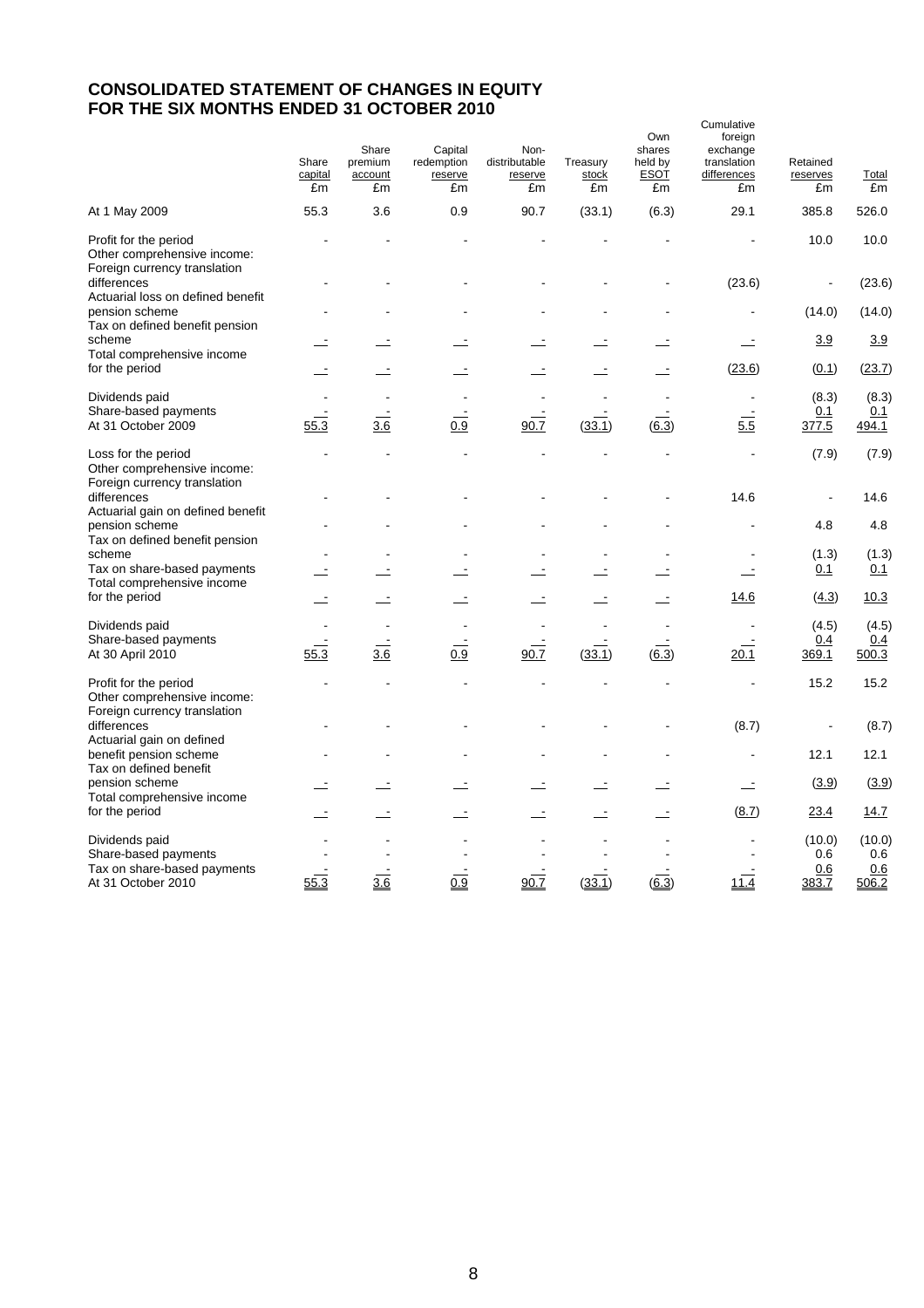# **CONSOLIDATED CASH FLOW STATEMENT FOR THE SIX MONTHS ENDED 31 OCTOBER 2010**

|                                                                            |                     | Unaudited           |
|----------------------------------------------------------------------------|---------------------|---------------------|
|                                                                            | 2010                | 2009                |
|                                                                            | £m                  | £m                  |
| Cash flows from operating activities                                       |                     |                     |
| Cash generated from operations before exceptional                          |                     |                     |
| items and changes in rental fleet                                          | 143.4               | 143.4               |
| Exceptional costs paid                                                     | (2.6)               | (5.0)               |
| Payments for rental property, plant and equipment                          | (85.5)              | (23.6)              |
| Proceeds from disposal of rental property, plant and                       |                     |                     |
| equipment before exceptional disposals                                     | 19.0                | 9.5                 |
| Exceptional proceeds from disposal of rental property, plant and equipment |                     | 1.6                 |
| Cash generated from operations                                             | 74.3                | 125.9               |
| Financing costs paid (net)                                                 | (34.9)              | (26.4)              |
| Tax paid (net)                                                             | (2.3)               | (0.4)               |
| Net cash from operating activities                                         | 37.1                | 99.1                |
| <b>Cash flows from investing activities</b>                                |                     |                     |
| Payments for non-rental property, plant and equipment                      | (10.1)              | (3.5)               |
| Proceeds on sale of non-rental property, plant and equipment               |                     |                     |
| Net cash used in investing activities                                      | $\frac{2.6}{(7.5)}$ | $\frac{1.5}{(2.0)}$ |
| Cash flows from financing activities                                       |                     |                     |
| Drawdown of loans                                                          | 42.4                | 33.9                |
| Redemption of loans                                                        | (46.8)              | (102.3)             |
| Capital element of finance lease payments                                  | (1.8)               | (2.5)               |
| Dividends paid                                                             | (10.0)              | (8.3)               |
| Net cash used in financing activities                                      | (16.2)              | (79.2)              |
|                                                                            |                     |                     |
| Increase in cash and cash equivalents                                      | 13.4                | 17.9                |
| Opening cash and cash equivalents                                          | 54.8                | 1.7                 |
| Effect of exchange rate differences                                        | (0.1)               | (0.2)               |
| Closing cash and cash equivalents                                          | 68.1                | <u> 19.4</u>        |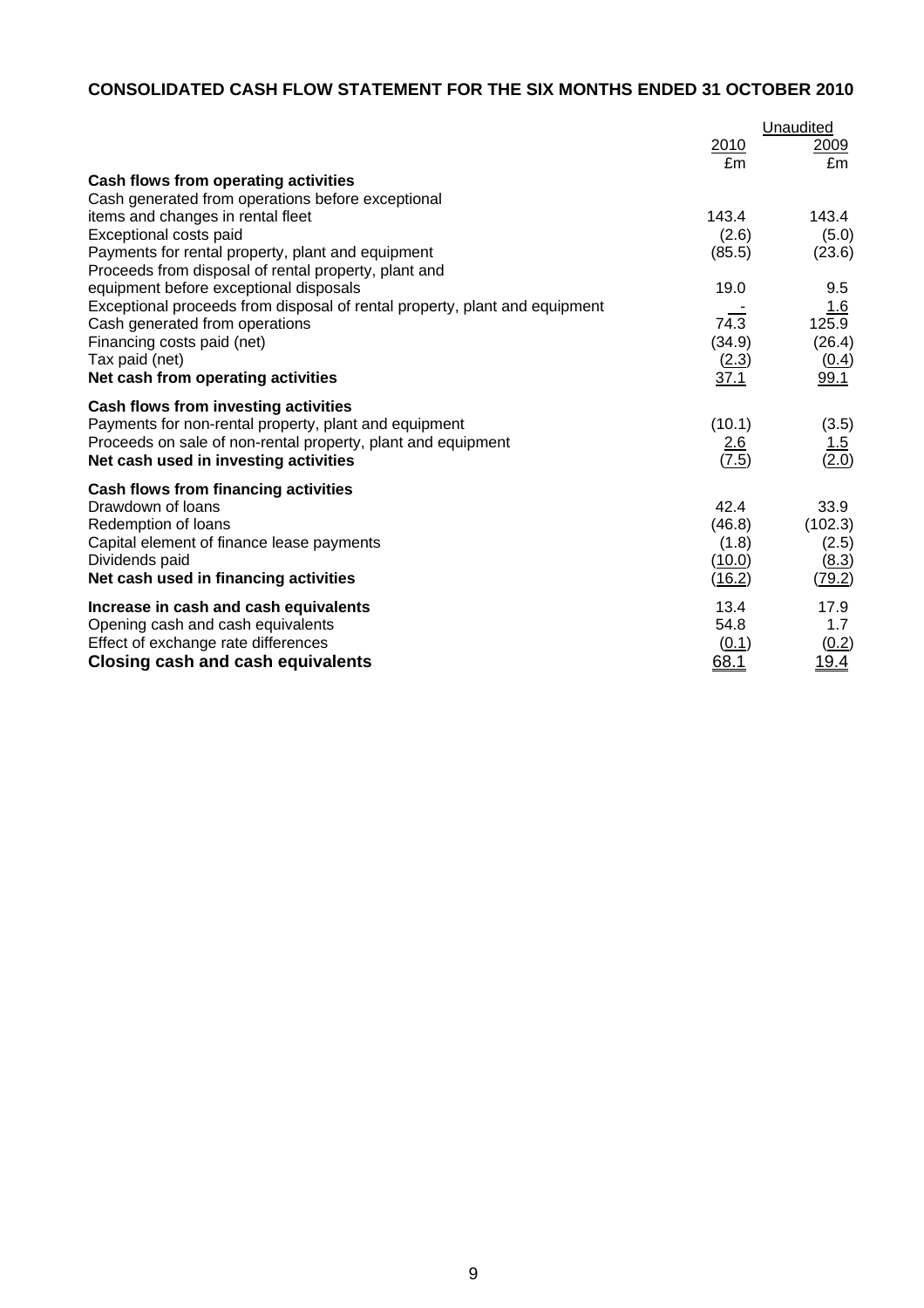#### 1. Basis of preparation

The condensed interim financial statements for the six months ended 31 October 2010 were approved by the directors on 8 December 2010. They have been prepared in accordance with relevant International Financial Reporting Standards ('IFRS') as adopted by the European Union and the accounting policies set out in the Group's Annual Report and Accounts for the year ended 30 April 2010 except for the adoption, with effect from 1 May 2010, of new or revised accounting standards as set out below.

The financial statements have been prepared on the going concern basis. They are unaudited and do not constitute statutory accounts within the meaning of Section 435 of the Companies Act 2006.

The statutory accounts for the year ended 30 April 2010 were prepared in accordance with relevant IFRS and have been mailed to shareholders and filed with the Registrar of Companies. The auditors' report on those accounts was unqualified and did not include a reference to any matter by way of emphasis without qualifying the report and did not contain a statement under Section 498(2) or (3) of the Companies Act 2006.

The following new standards, amendments to standards or interpretations are effective for the Group's accounting period beginning on 1 May 2010 and, where relevant, have been adopted. They have not had a material impact on the consolidated results or financial position of the Group:

- Amendments to IFRS 1 Additional exemptions for first-time adopters;
- Amendment to IFRS 1 Limited exemption from comparative IFRS 7 disclosures for first-time adopters;
- IAS 24 (revised) Related party disclosures;
- Amendment to IFRIC 14 Prepayments of minimum funding requirement;
- IFRIC 19 Extinguishing financial liabilities with equity instruments.

The exchange rates used in respect of the US dollar are:

| Average for the three months ended 31 October | 1.57 | 1.64 |
|-----------------------------------------------|------|------|
| Average for the six months ended 31 October   | 1.53 | 1.62 |
| At 31 October                                 | 1.60 | 1.65 |

2010 2009

#### 2. Segmental analysis

|                            | Revenue       | Operating     |              |              |
|----------------------------|---------------|---------------|--------------|--------------|
|                            | before        | profit before |              | Operating    |
|                            | exceptionals  | amortisation  | Amortisation | profit       |
|                            | £m            | £m            | £m           | £m           |
| Three months to 31 October |               |               |              |              |
| 2010                       |               |               |              |              |
| Sunbelt                    | 202.5         | 35.0          | (0.1)        | 34.9         |
| A-Plant                    | 42.7          | 2.2           | (0.2)        | 2.0          |
| Corporate costs            |               | (1.7)         |              | (1.7)        |
|                            | 245.2         | 35.5          | (0.3)        | 35.2         |
| 2009                       |               |               |              |              |
| Sunbelt                    | 176.4         | 25.0          | (0.7)        | 24.3         |
| A-Plant                    | 41.4          | 2.0           | (0.2)        | 1.8          |
| Corporate costs            |               | (1.2)         |              | <u>(1.2)</u> |
|                            | <u> 217.8</u> | <u>25.8</u>   | (0.9)        | <u>24.9</u>  |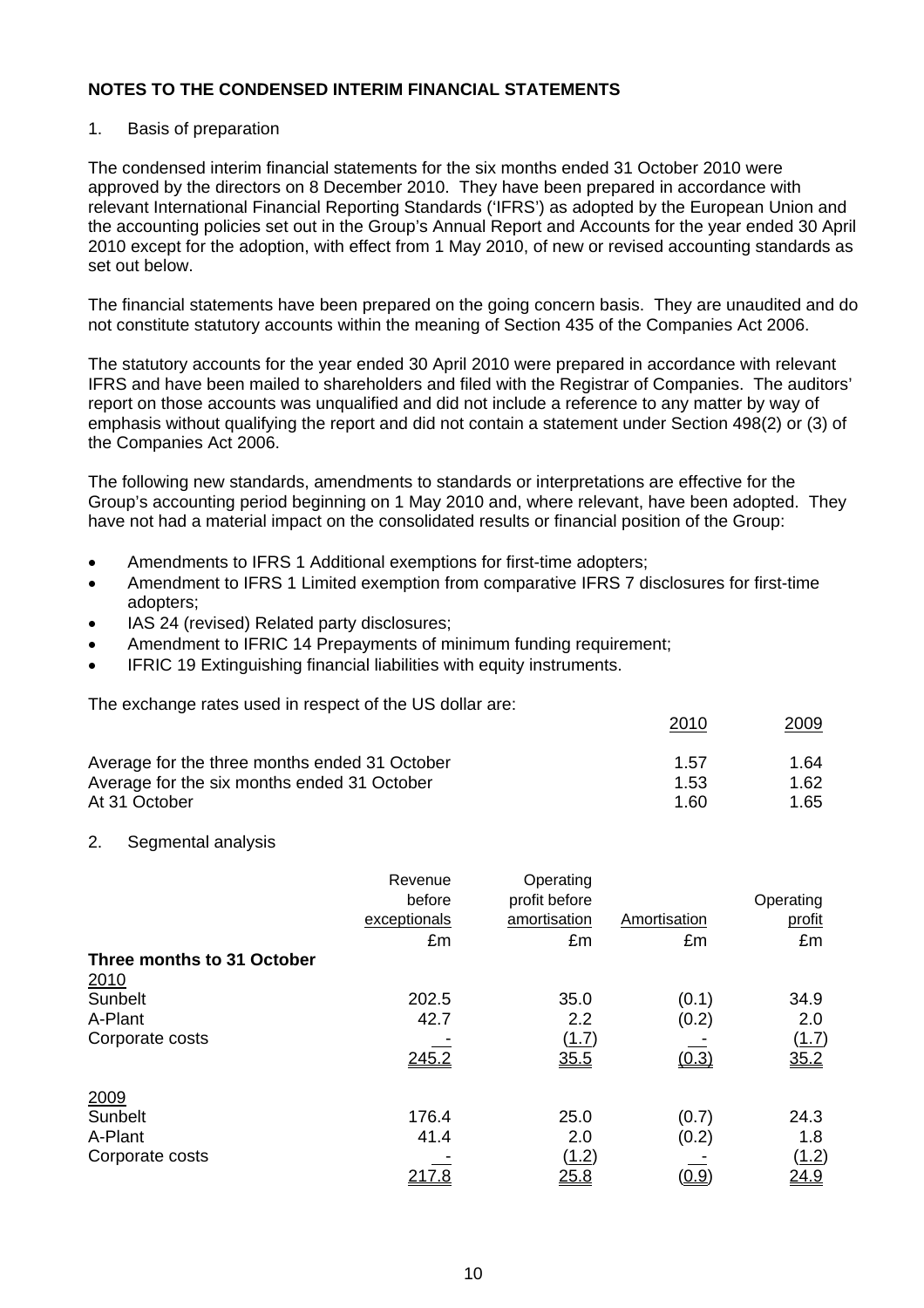2. Segmental analysis (continued)

|                          | Revenue<br>before | Operating<br>profit before |              | Operating |
|--------------------------|-------------------|----------------------------|--------------|-----------|
|                          | exceptionals      | amortisation               | Amortisation | profit    |
|                          | £m                | £m                         | £m           | £m        |
| Six months to 31 October |                   |                            |              |           |
| 2010                     |                   |                            |              |           |
| Sunbelt                  | 401.9             | 64.7                       | (0.4)        | 64.3      |
| A-Plant                  | 82.4              | 4.2                        | (0.3)        | 3.9       |
| Corporate costs          |                   | (3.2)                      |              | (3.2)     |
|                          | 484.3             | 65.7                       | (0.7)        | 65.0      |
| 2009                     |                   |                            |              |           |
| Sunbelt                  | 355.4             | 49.3                       | (1.2)        | 48.1      |
| A-Plant                  | 84.0              | 3.1                        | (0.3)        | 2.8       |
| Corporate costs          |                   | <u>(2.7)</u>               |              | (2.7)     |
|                          | <u>439.4</u>      | <u>49.7</u>                | <u>(1.5)</u> | 48.2      |

|                    | Segment assets | <u>Cash</u> | <b>Taxation assets</b> | Other financial<br>assets - derivatives | Total assets |
|--------------------|----------------|-------------|------------------------|-----------------------------------------|--------------|
|                    | £m             | £m          | £m                     | £m                                      | £m           |
| At 31 October 2010 |                |             |                        |                                         |              |
| Sunbelt            | 1,296.4        |             |                        |                                         | 1,296.4      |
| A-Plant            | 285.1          |             |                        |                                         | 285.1        |
| Corporate items    | 0.2            | 68.1        | <u>3.1</u>             |                                         | 71.4         |
|                    | 1,581.7        | 68.1        | <u>3.1</u>             |                                         | 1,652.9      |
| At 30 April 2010   |                |             |                        |                                         |              |
| Sunbelt            | 1,332.0        |             |                        |                                         | 1,332.0      |
| A-Plant            | 290.9          |             |                        |                                         | 290.9        |
| Corporate items    | 0.2            | 54.8        | <u>8.9</u>             | <u>5.7</u>                              | 69.6         |
|                    | 1,623.         | 54.8        | 8.9                    | <u>5.7</u>                              | 1,692.5      |

# 3. Operating costs

|                                            |                               | 2010              |             | <b>Before</b>                            | 2009                                     |              |
|--------------------------------------------|-------------------------------|-------------------|-------------|------------------------------------------|------------------------------------------|--------------|
|                                            | <b>Before</b><br>amortisation | Amortisation      | Total       | exceptional<br>items and<br>amortisation | Exceptional<br>items and<br>amortisation | <u>Total</u> |
|                                            | £m                            | £m                | £m          | £m                                       | £m                                       | £m           |
| Three months to 31 October<br>Staff costs: |                               |                   |             |                                          |                                          |              |
| <b>Salaries</b>                            | 65.6                          |                   | 65.6        | 61.3                                     |                                          | 61.3         |
| Social security costs                      | 4.9                           |                   | 4.9         | 4.6                                      |                                          | 4.6          |
| Other pension costs                        | 0.6<br><u>71.1</u>            |                   | 0.6<br>71.1 | <u>0.3</u><br>66.2                       |                                          | 0.3<br>66.2  |
| Used rental equipment sold                 | 12.2                          |                   | 12.2        | 6.4                                      | 0.4                                      | 6.8          |
| Other operating costs:                     |                               |                   |             |                                          |                                          |              |
| Vehicle costs                              | 18.9                          |                   | 18.9        | 17.2                                     |                                          | 17.2         |
| Spares, consumables & external repairs     | 15.6                          |                   | 15.6        | 12.5                                     |                                          | 12.5         |
| <b>Facility costs</b>                      | 10.7                          |                   | 10.7        | 10.9                                     |                                          | 10.9         |
| Other external charges                     | <u>34.9</u>                   |                   | <u>34.9</u> | 32.3                                     |                                          | <u>32.3</u>  |
|                                            | 80.1                          |                   | 80.1        | 72.9                                     |                                          | 72.9         |
| Depreciation and amortisation:             |                               |                   |             |                                          |                                          |              |
| Depreciation                               | 46.3                          |                   | 46.3        | 46.5                                     |                                          | 46.5         |
| Amortisation of acquired intangibles       | 46.3                          | $\frac{0.3}{0.3}$ | 0.3<br>46.6 | 46.5                                     | $\frac{0.9}{0.9}$                        | 0.9<br>47.4  |
|                                            | <u> 209.7</u>                 | 0.3               | 210.0       | 192.0                                    | 1.3                                      | <u>193.3</u> |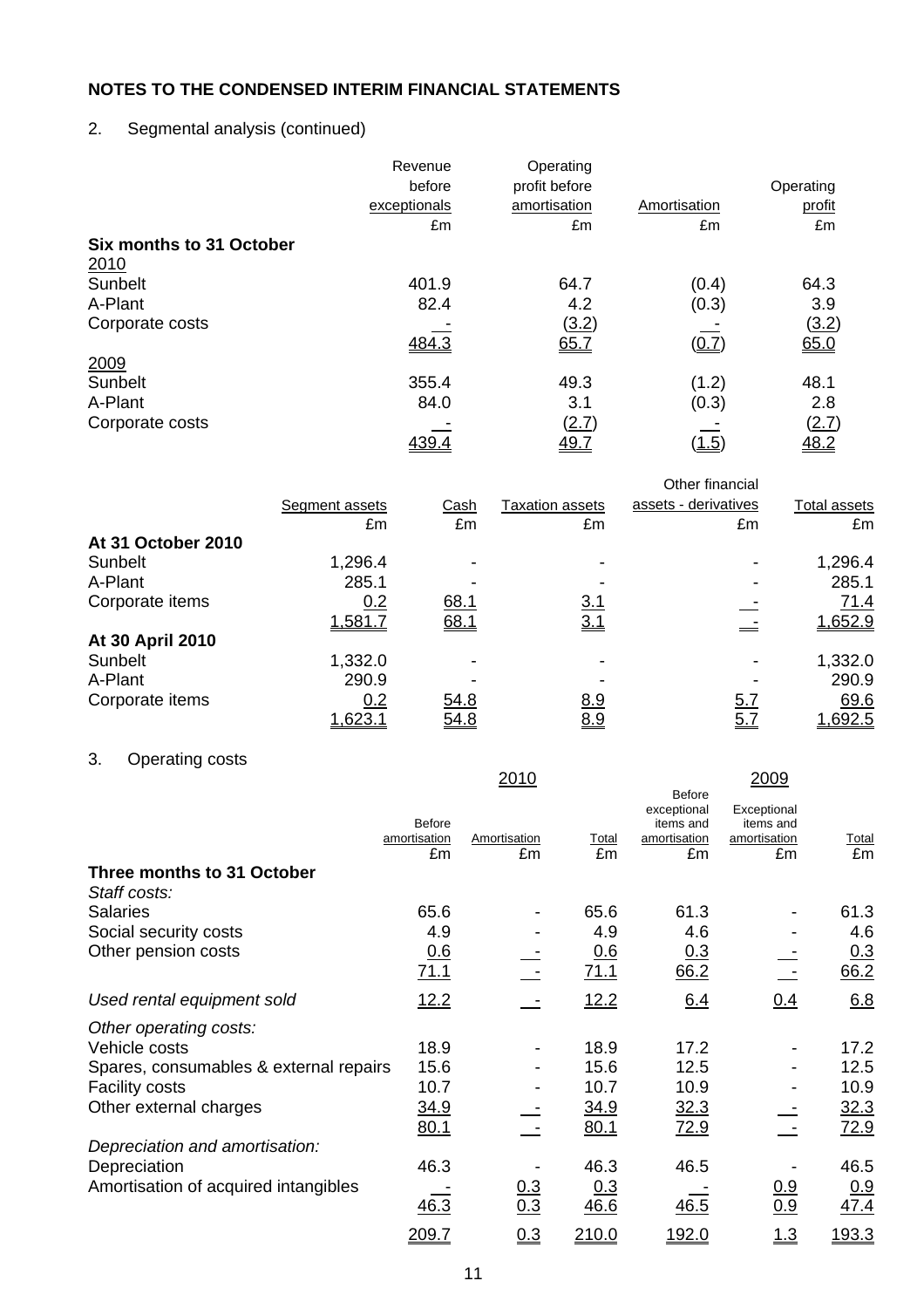# 3. Operating costs (continued)

|                                          |                                     | 2010               |             |                                                          | 2009                                           |             |
|------------------------------------------|-------------------------------------|--------------------|-------------|----------------------------------------------------------|------------------------------------------------|-------------|
|                                          | <b>Before</b><br>amortisation<br>£m | Amortisation<br>£m | Total<br>£m | Before<br>exceptional<br>items and<br>amortisation<br>£m | Exceptional<br>items and<br>amortisation<br>£m | Total<br>£m |
| Six months to 31 October<br>Staff costs: |                                     |                    |             |                                                          |                                                |             |
| <b>Salaries</b>                          | 130.8                               |                    | 130.8       | 125.7                                                    |                                                | 125.7       |
| Social security costs                    | 9.8                                 |                    | 9.8         | 9.7                                                      |                                                | 9.7         |
| Other pension costs                      | <u> 1.1</u>                         |                    | <u> 1.1</u> | 0.8                                                      |                                                | 0.8         |
|                                          | 141.7                               |                    | 141.7       | 136.2                                                    |                                                | 136.2       |
| Used rental equipment sold               | 20.5                                |                    | 20.5        | 10.8                                                     | 1.6                                            | 12.4        |
| Other operating costs:                   |                                     |                    |             |                                                          |                                                |             |
| Vehicle costs                            | 38.1                                |                    | 38.1        | 33.4                                                     |                                                | 33.4        |
| Spares, consumables & external repairs   | 30.2                                |                    | 30.2        | 25.9                                                     |                                                | 25.9        |
| <b>Facility costs</b>                    | 23.1                                |                    | 23.1        | 22.3                                                     |                                                | 22.3        |
| Other external charges                   | 70.5                                |                    | 70.5        | 66.9                                                     |                                                | 66.9        |
|                                          | 161.9                               |                    | 161.9       | 148.5                                                    |                                                | 148.5       |
| Depreciation and amortisation:           |                                     |                    |             |                                                          |                                                |             |
| Depreciation                             | 94.5                                |                    | 94.5        | 94.2                                                     |                                                | 94.2        |
| Amortisation of acquired intangibles     |                                     |                    | <u>0.7</u>  |                                                          |                                                | <u> 1.5</u> |
|                                          | 94.5                                | $\frac{0.7}{0.7}$  | 95.2        | 94.2                                                     | $\frac{1.5}{1.5}$                              | 95.7        |
|                                          | 418.6                               | 0.7                | 419.3       | 389.7                                                    | <u>3.1</u>                                     | 392.8       |

#### 4. Exceptional items, amortisation and fair value remeasurements

Exceptional items are those items of financial performance that are material and non-recurring in nature. Amortisation relates to the periodic write off of acquired intangible assets. Fair value remeasurements relate to embedded call options in the Group's senior secured note issues. The Group believes these items should be disclosed separately within the consolidated income statement to assist in the understanding of the financial performance of the Group. Underlying revenue, profit and earnings per share are stated before exceptional items, amortisation of acquired intangibles and fair value remeasurements.

Exceptional items, amortisation and fair value remeasurements are set out below.

|                                                          | Three months to<br>31 October |            | Six months to<br>31 October |                          |
|----------------------------------------------------------|-------------------------------|------------|-----------------------------|--------------------------|
|                                                          | 2010                          | 2009       | 2010                        | 2009                     |
|                                                          | £m                            | £m         | £m                          | £m                       |
| Fair value remeasurements                                | 8.2                           |            | 5.7                         |                          |
| Taxation on fair value remeasurements                    | <u>(2.9)</u>                  |            | (2.1)                       | $\overline{\phantom{a}}$ |
| Net fair value remeasurements                            | 5.3                           |            | 3.6                         |                          |
| Amortisation of acquired intangibles (net of tax credit) | 0.2                           | 0.6        | 0.5                         | <u>1.0</u>               |
|                                                          | <u>5.5</u>                    | <u>0.6</u> |                             | <u> 1.0</u>              |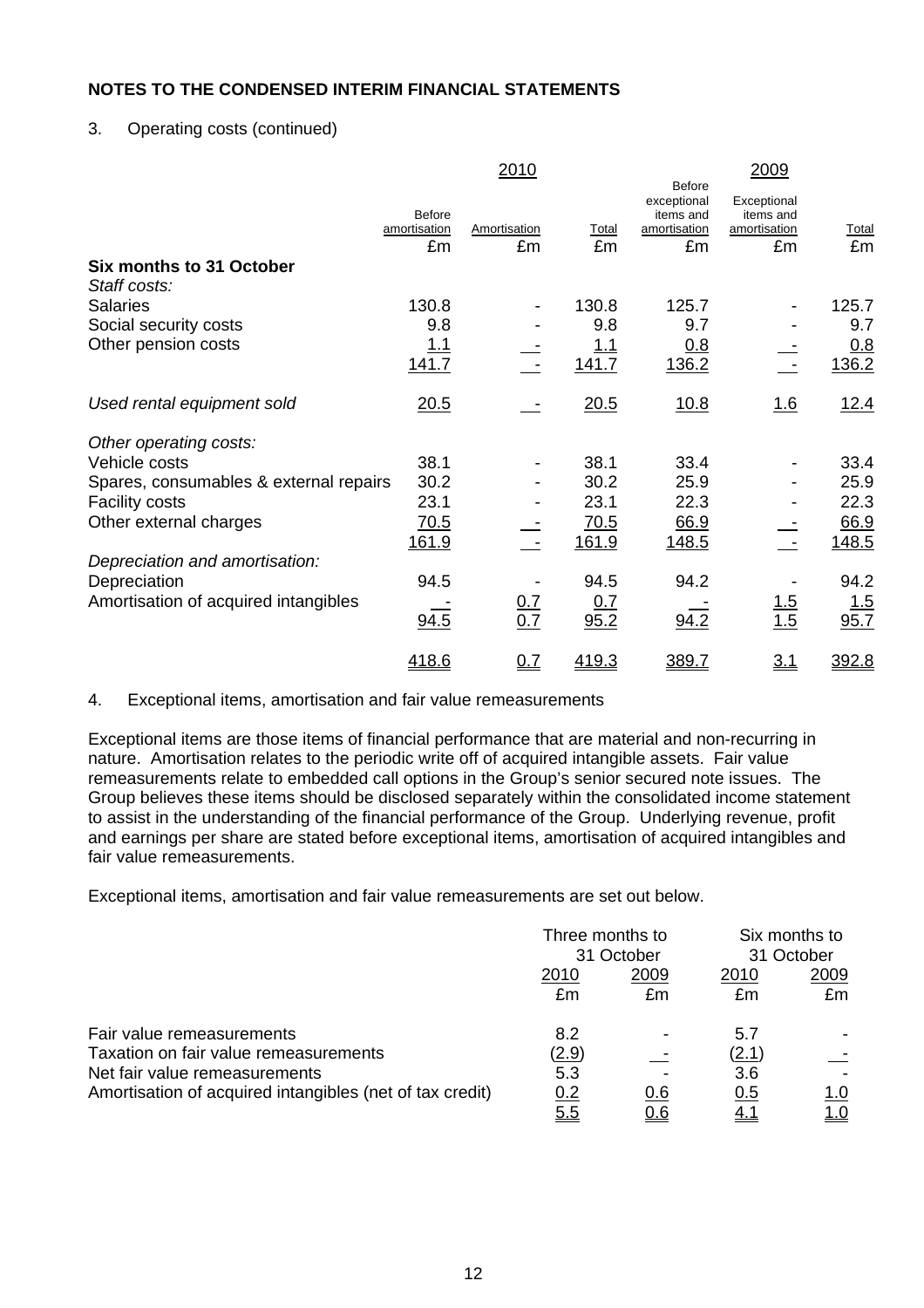4. Exceptional items, amortisation and fair value remeasurements (continued)

The items detailed in the table above are presented in the income statement as follows:

|                                                                                                                                                                                                                                           |                                             | Three months to<br>31 October                                  | Six months to<br>31 October                     |                                                                |  |
|-------------------------------------------------------------------------------------------------------------------------------------------------------------------------------------------------------------------------------------------|---------------------------------------------|----------------------------------------------------------------|-------------------------------------------------|----------------------------------------------------------------|--|
|                                                                                                                                                                                                                                           | 2010<br>£m                                  | 2009<br>£m                                                     | 2010<br>£m                                      | 2009<br>£m                                                     |  |
| Sale of used rental equipment<br>Used rental equipment sold<br>Amortisation of acquired intangibles<br>Charged in arriving at operating profit<br>Net financing costs<br>Charged in arriving at profit before taxation<br><b>Taxation</b> | 0.3<br>0.3<br>8.2<br>8.5<br>(3.0)<br>5.5    | (0.4)<br>0.4<br>0.9<br>0.9<br>$\overline{0.9}$<br>(0.3)<br>0.6 | 0.7<br>0.7<br>5.7<br>6.4<br>(2.3)<br><u>4.1</u> | (1.6)<br>1.6<br>1.5<br>1.5<br>$\overline{1.5}$<br>(0.5)<br>1.0 |  |
| 5.<br>Financing costs                                                                                                                                                                                                                     | Three months to<br>31 October<br>2010<br>£m | 2009<br>£m                                                     | Six months to<br>31 October<br>2010<br>£m       | 2009<br>£m                                                     |  |
| Investment income:<br>Expected return on assets of defined benefit<br>pension plan                                                                                                                                                        | (1.0)                                       | (0.8)                                                          | (1.9)                                           | (1.6)                                                          |  |
| Interest expense:<br>Bank interest payable<br>Interest payable on second priority                                                                                                                                                         | 4.5                                         | 2.5                                                            | 9.0                                             | 5.4                                                            |  |
| senior secured notes<br>Interest payable on finance leases<br>Non-cash unwind of discount on defined benefit                                                                                                                              | 11.3                                        | 10.8<br>0.1                                                    | 23.2<br>0.1                                     | 21.9<br>0.2                                                    |  |
| pension plan liabilities<br>Non-cash unwind of discount on self                                                                                                                                                                           | 0.9                                         | 0.7                                                            | 1.8                                             | 1.5                                                            |  |
| insurance provisions<br>Amortisation of deferred costs of debt raising<br>Total interest expense                                                                                                                                          | 0.3<br><u>1.4</u><br>18.4                   | 0.4<br>0.8<br>15.3                                             | 0.7<br>2.8<br>37.6                              | 0.7<br>1.5<br>31.2                                             |  |
| Net financing costs before exceptional items<br>Fair value remeasurements<br>Net financing costs                                                                                                                                          | 17.4<br>8.2<br>25.6                         | 14.5<br>14.5                                                   | 35.7<br>5.7<br><u>41.4</u>                      | 29.6<br>29.6                                                   |  |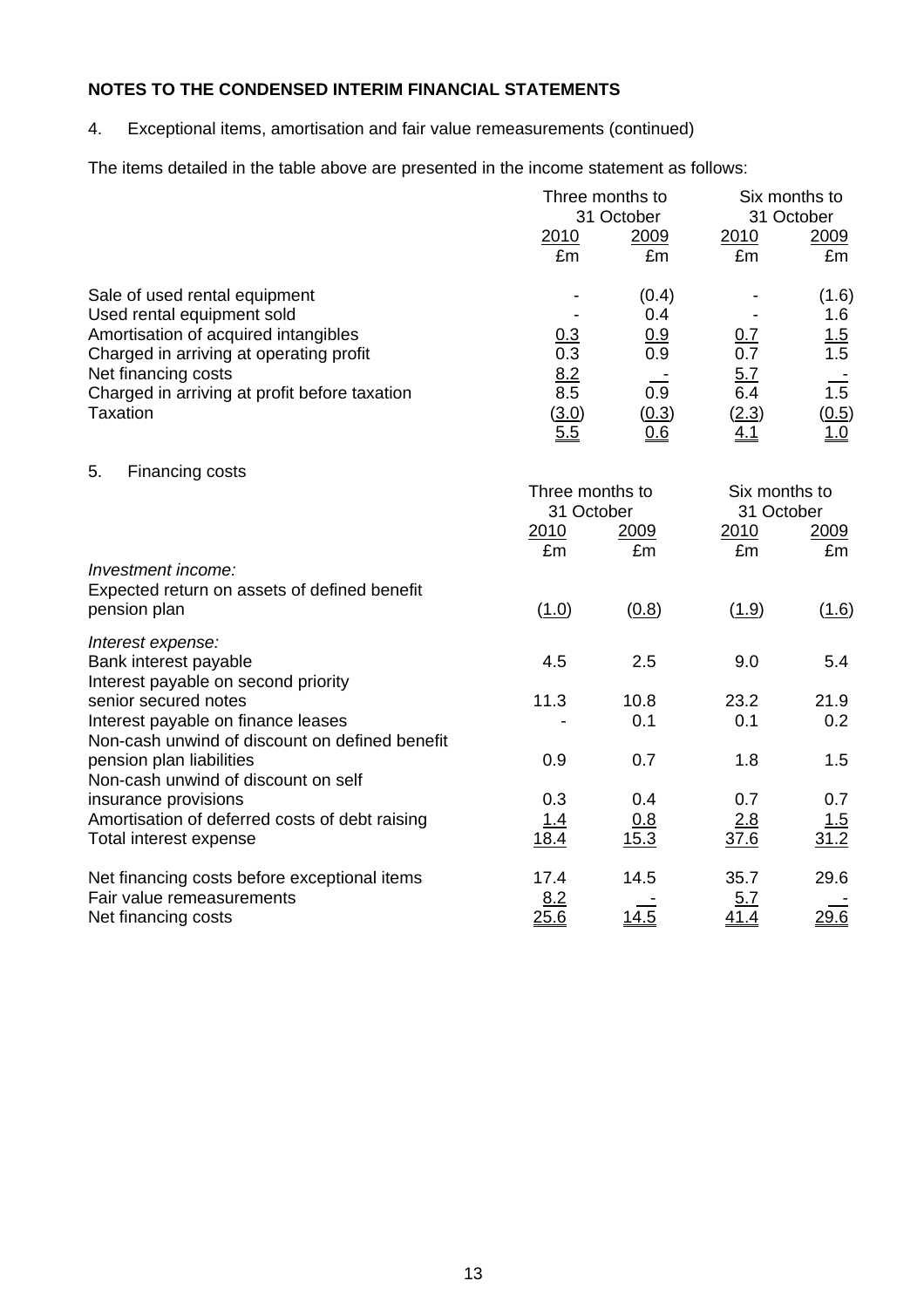## 6. Taxation

The tax charge for the period has been computed using an estimated effective rate for the year of 35% in the US (2009: 36%) and 30% in the UK (2009: 29%) applied to the profit before tax, exceptional items, amortisation of acquired intangibles and fair value remeasurements. The current year blended effective rate for the Group as a whole is 35%.

The tax charge of £10.7m (2009: £9.1m) on the underlying pre-tax profit of £30.0m (2009: £20.1m) can be explained as follows:  $\mathbf{S}$  is monotonic to the total distribution of  $\mathbf{S}$ 

|                                                                                                    | Six months to<br>31 October |                          |
|----------------------------------------------------------------------------------------------------|-----------------------------|--------------------------|
|                                                                                                    | 2010<br>£m                  | 2009<br>£m               |
| <b>Current tax</b><br>- Current tax on income for the period                                       | 4.2                         | <u>1.6</u>               |
| Deferred tax<br>- Origination and reversal of temporary differences<br>- Adjustments to prior year | 6.3<br>$\frac{0.2}{6.5}$    | 5.4<br>$\frac{2.1}{7.5}$ |
| Tax on underlying activities                                                                       | 10.7                        | 9.1                      |
| Comprising:<br>- UK tax<br>- US tax                                                                | 5.8<br>4.9                  | 5.4<br>$\frac{3.7}{9.1}$ |

In addition, the tax credit of £2.3m (2009: £0.5m) on exceptional costs (including amortisation and fair value remeasurements) of £6.4m (2009: £1.5m) consists of a current tax credit of £0.4m (2009: £nil) relating to the UK, a deferred tax credit of £0.1m relating to the UK (2009: £0.1m) and a deferred tax credit of £1.8m (2009: £0.4m) relating to the US.

#### 7. Earnings per share

Basic and diluted earnings per share for the three and six months ended 31 October 2010 have been calculated based on the profit for the relevant period and on the weighted average number of ordinary shares in issue during that period (excluding shares held in treasury and by the ESOT over which dividends have been waived). Diluted earnings per share are computed using the result for the relevant period and the diluted number of shares (ignoring any potential issue of ordinary shares which would be anti-dilutive).

These are calculated as follows:

|                                                            | Three months to<br>31 October |                            | Six months to<br>31 October |                                      |
|------------------------------------------------------------|-------------------------------|----------------------------|-----------------------------|--------------------------------------|
|                                                            | 2010                          | 2009                       | 2010                        | 2009                                 |
| Profit for the financial period (£m)                       | <u>6.1</u>                    | <u>4.6</u>                 | <u>15.2</u>                 | <u>10.0</u>                          |
| Weighted average number of shares (m) - basic<br>- diluted | <u>497.7</u><br>504.6         | 497.6<br>502.4             | <u>497.7</u><br>504.5       | 497.6<br>500.8                       |
| Basic earnings per share<br>Diluted earnings per share     | 1.2p<br><u> 1.2p</u>          | <u>0.9p</u><br><u>0.9p</u> | <u>3.1p</u><br><u>3.0p</u>  | 2.0 <sub>p</sub><br>2.0 <sub>P</sub> |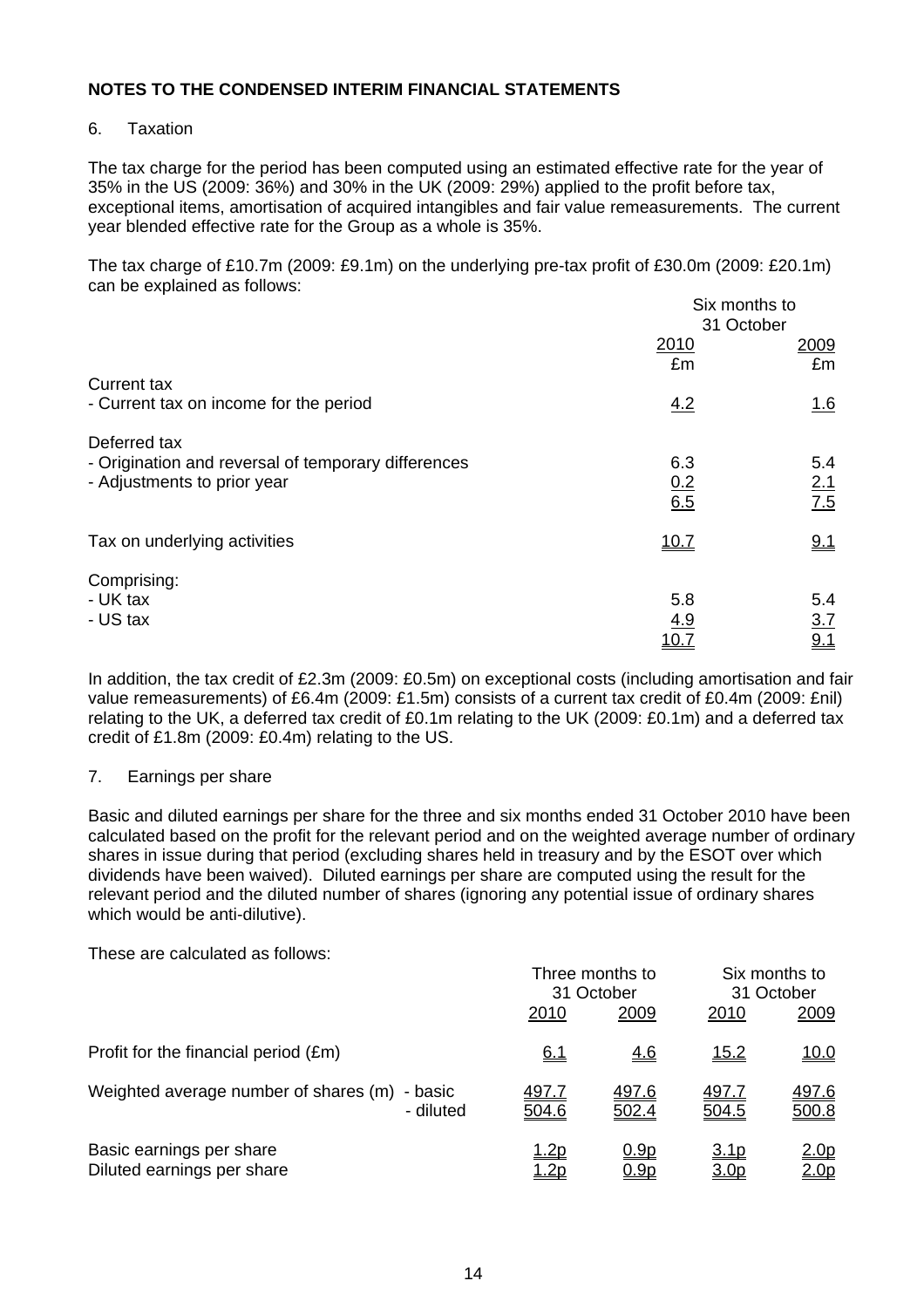## 7. Earnings per share (continued)

Underlying earnings per share (defined in any period as the earnings before exceptional items, amortisation of acquired intangibles and fair value remeasurements for that period divided by the weighted average number of shares in issue in that period) and cash tax earnings per share (defined in any period as underlying earnings before other deferred taxes divided by the weighted average number of shares in issue in that period) may be reconciled to the basic earnings per share as follows:

|                                                                            | Three months to<br>31 October |                  | Six months to<br>31 October |                  |
|----------------------------------------------------------------------------|-------------------------------|------------------|-----------------------------|------------------|
|                                                                            | 2010                          | 2009             | 2010                        | 2009             |
| Basic earnings per share<br>Exceptional items and amortisation of acquired | 1.2p                          | 0.9 <sub>p</sub> | 3.1 <sub>p</sub>            | 2.0 <sub>p</sub> |
| intangibles                                                                | 1.7 <sub>p</sub>              | 0.2p             | 1.3 <sub>p</sub>            | 0.3p             |
| Tax on exceptional items and amortisation                                  | (0.6p)                        | (0.1p)           | (0.5p)                      | (0.1p)           |
| Underlying earnings per share                                              | 2.3p                          | 1.0 <sub>p</sub> | 3.9 <sub>p</sub>            | 2.2p             |
| Other deferred tax                                                         | 0.9 <sub>p</sub>              | <u>1.1p</u>      | <u>1.3p</u>                 | 1.5p             |
| Cash tax earnings per share                                                | 3.2 <sub>p</sub>              | 2.1p             | 5.2p                        | 3.7 <sub>p</sub> |

#### 8. Dividends

During the period, a final dividend in respect of the year ended 30 April 2010 of 2.0p (2009: 1.675p) per share was paid to shareholders.

#### 9. Property, plant and equipment

|                                |               | 2010          |               |                |  |  |
|--------------------------------|---------------|---------------|---------------|----------------|--|--|
|                                | Rental        |               | Rental        |                |  |  |
|                                | equipment     | Total         | equipment     | <u>Total</u>   |  |  |
| Net book value                 | £m            | £m            | £m            | £m             |  |  |
| At 1 May                       | 969.7         | 1,101.6       | 1,140.5       | 1,294.0        |  |  |
| Exchange difference            | (30.0)        | (33.5)        | (90.8)        | (101.8)        |  |  |
| <b>Reclassifications</b>       | (0.3)         |               | (3.4)         | (0.1)          |  |  |
| <b>Additions</b>               | 84.1          | 95.9          | 24.4          | 28.5           |  |  |
| <b>Disposals</b>               | (19.4)        | (21.6)        | (10.6)        | (12.7)         |  |  |
| Depreciation                   | <u>(82.7)</u> | <u>(94.5)</u> | <u>(82.0)</u> | <u>(94.2)</u>  |  |  |
| At 31 October                  | 921.4         | 1,047.9       | 978.1         | <u>1,113.7</u> |  |  |
| Called up share capital<br>10. |               |               |               |                |  |  |

Ordinary shares of 10p each:

|                                    | 31 October<br>2010<br>Number | 2010<br>Number | 30 April 31 October<br>2010<br>£m | 30 April<br><u>2010</u><br>£m |
|------------------------------------|------------------------------|----------------|-----------------------------------|-------------------------------|
| Authorised                         | 900,000,000                  | 900,000,000    | <u>90.0</u>                       | 90.0                          |
| Allotted, called up and fully paid | 553,325,554                  | 553,325,554    | 55.3                              | <u>55.3</u>                   |

There were no movements in shares authorised or allotted during the period. At 31 October 2010, 50m shares were held by the Company and a further 5.7m shares were held by the Company's Employee Share Ownership Trust.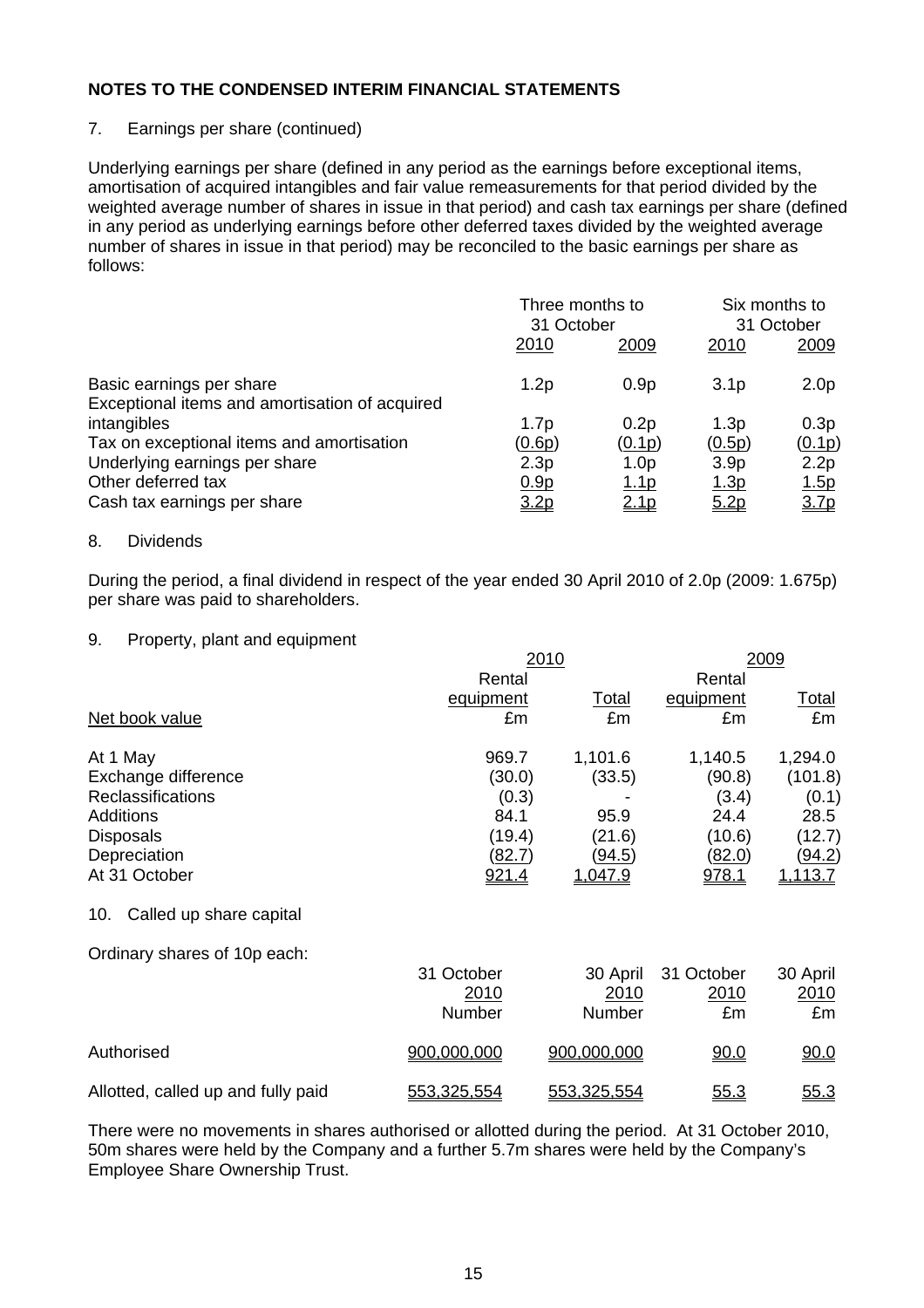| 11.                                                                                        | Notes to the cash flow statement                           |        |               |        |                   |                          |
|--------------------------------------------------------------------------------------------|------------------------------------------------------------|--------|---------------|--------|-------------------|--------------------------|
|                                                                                            |                                                            |        |               |        |                   | Six months to 31 October |
|                                                                                            |                                                            |        |               |        | <u>2010</u><br>£m | 2009<br>£m               |
| a)                                                                                         | Cash flow from operating activities                        |        |               |        |                   |                          |
|                                                                                            | Operating profit before exceptional items and amortisation |        |               |        | 65.7              | 49.7                     |
| Depreciation                                                                               |                                                            |        |               |        | 94.5              | 94.2                     |
|                                                                                            | <b>EBITDA</b> before exceptional items                     |        |               |        | 160.2             | 143.9                    |
|                                                                                            | (Profit)/loss on disposal of rental equipment              |        |               |        | (0.9)             | 1.1                      |
|                                                                                            | Profit on disposal of other property, plant and equipment  |        |               |        | (0.6)             |                          |
|                                                                                            | (Increase)/decrease in inventories                         |        |               |        | (0.3)             | 0.5                      |
|                                                                                            | Increase in trade and other receivables                    |        |               |        | (26.9)            | (6.7)                    |
|                                                                                            | Increase in trade and other payables                       |        |               |        | 11.4              | 4.5                      |
| Exchange differences                                                                       |                                                            |        |               |        | (0.1)             |                          |
| Other non-cash movements                                                                   |                                                            |        |               |        | 0.6               | 0.1                      |
| Cash generated from operations before exceptional items<br>and changes in rental equipment | <u>143.4</u>                                               | 143.4  |               |        |                   |                          |
|                                                                                            |                                                            |        |               |        |                   | Six months to 31 October |
|                                                                                            |                                                            |        |               |        | <u> 2010</u>      | 2009                     |
|                                                                                            |                                                            |        |               |        | £m                | £m                       |
| b)                                                                                         | Reconciliation to net debt                                 |        |               |        |                   |                          |
| Increase in cash in the period                                                             |                                                            |        |               |        | (13.4)            | (17.9)                   |
|                                                                                            | Decrease in debt through cash flow                         |        |               |        | (6.2)             | (70.9)                   |
|                                                                                            | Change in net debt from cash flows                         |        |               |        | (19.6)            | (88.8)                   |
| Exchange differences                                                                       |                                                            |        |               |        | (37.1)            | (102.1)                  |
| Non-cash movements:                                                                        |                                                            |        |               |        |                   |                          |
|                                                                                            | - deferred costs of debt raising                           |        |               |        | 2.8               | 1.5                      |
|                                                                                            | - capital element of new finance leases                    |        |               |        | 1.7               | 0.1                      |
|                                                                                            | Reduction in net debt in the period                        |        |               |        | (52.2)            | (189.3)                  |
| Opening net debt<br>Closing net debt                                                       |                                                            |        |               |        | 829.0             | 1,035.9<br>846.6         |
|                                                                                            |                                                            |        |               |        | <u>776.8</u>      |                          |
| <b>Analysis of net debt</b><br>C)                                                          |                                                            |        |               |        |                   |                          |
|                                                                                            |                                                            | 1 May  | Exchange      | Cash   | Non-cash          | 31 October               |
|                                                                                            |                                                            | 2010   | movement      | flow   | movements         | 2010                     |
|                                                                                            |                                                            | £m     | £m            | £m     | £m                | £m                       |
| Cash                                                                                       |                                                            | (54.8) | 0.1           | (13.4) |                   | (68.1)                   |
| Debt due within 1 year                                                                     |                                                            | 3.1    | (0.1)         | (1.6)  | 0.8               | 2.2                      |
| Debt due after 1 year                                                                      |                                                            | 880.7  | (37.1)        | (4.6)  | 3.7               | 842.7                    |
| Total net debt                                                                             |                                                            | 829.0  | <u>(37.1)</u> | (19.6) | 4.5               | <u>776.8</u>             |

Details of the Group's debt are given in the Review of Second Quarter, Balance Sheet and Cash Flow accompanying these interim financial statements.

#### 12. Contingent liabilities

There have been no significant changes in contingent liabilities from those reported at 30 April 2010.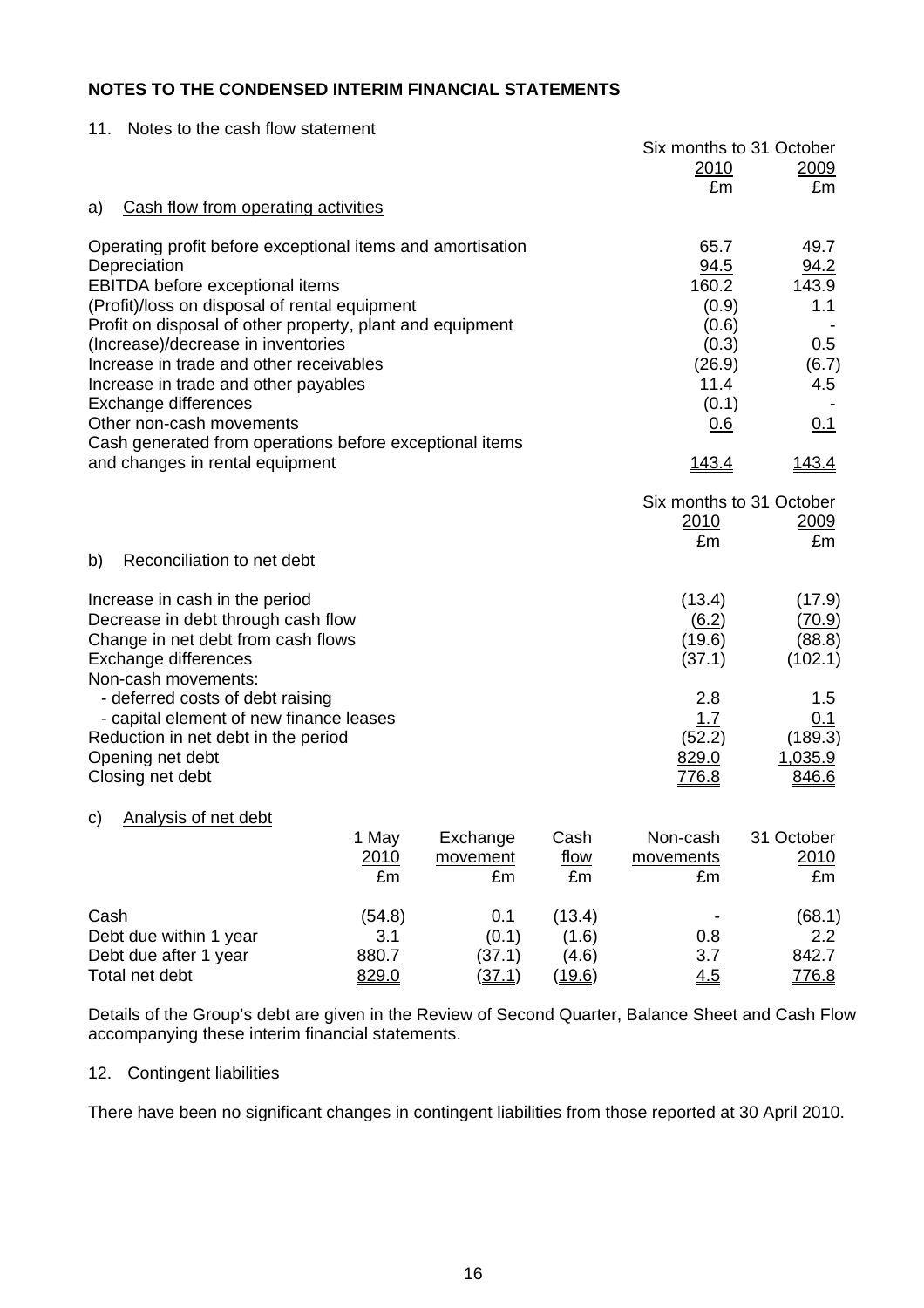# **REVIEW OF SECOND QUARTER, BALANCE SHEET AND CASH FLOW**

## **Second quarter**

|                                                    | Revenue |       |              | <b>EBITDA</b> | Operating profit |             |
|----------------------------------------------------|---------|-------|--------------|---------------|------------------|-------------|
|                                                    | 2010    | 2009  | 2010         | 2009          | 2010             | <u>2009</u> |
| Sunbelt in \$m                                     | 317.7   | 288.4 | <u>111.7</u> | 100.4         | 54.8             | 41.1        |
| Sunbelt in £m                                      | 202.5   | 176.4 | 71.3         | 61.3          | 35.0             | 25.0        |
| A-Plant                                            | 42.7    | 41.4  | 12.1         | 12.3          | 2.2              | 2.0         |
| Group central costs                                |         |       | (1.6)        | (1.3)         | (1.7)            | (1.2)       |
|                                                    | 245.2   | 217.8 | 81.8         | 72.3          | 35.5             | 25.8        |
| Net financing costs                                |         |       |              |               | (17.4)           | (14.5)      |
| Profit before tax, remeasurements and amortisation |         |       |              |               | 18.1             | 11.3        |
| Fair value remeasurements                          |         |       |              |               | (8.2)            |             |
| Amortisation                                       |         |       |              |               | <u>(0.3)</u>     | (0.9)       |
| Profit before taxation                             |         |       |              |               | 9.6              | <u>10.4</u> |
| <b>Margins</b>                                     |         |       |              |               |                  |             |
| <b>Sunbelt</b>                                     |         |       | 35.2%        | 34.8%         | 17.3%            | 14.2%       |
| A-Plant                                            |         |       | 28.4%        | 29.7%         | $5.1\%$          | 4.9%        |
| Group                                              |         |       | 33.3%        | 33.2%         | 14.5%            | 11.8%       |

Second quarter results reflect gradually improving market conditions with rental revenue growing in Sunbelt by 7% to \$286m and in A-Plant by 1% to £39m. Total revenue growth was 10% in Sunbelt and 3% in A-Plant, both due to higher used equipment sales as we stepped up fleet replacement.

The volume of average fleet on rent in the second quarter grew strongly with increases of 6% year on year at Sunbelt and 4% at A-Plant. In the US, where the economic slowdown began first, Sunbelt delivered a 3% increase in yield, the first quarter of year on year yield growth since Q2 2007/8. In the UK yield was still negative at 2% year on year but this represented a significant slowing in the rate of decline relative to recent quarters.

Operating costs (before depreciation) in the US grew 10% or \$18m to \$206m, largely due to a \$6m increase in the cost of used equipment sold as we stepped up investment for fleet replacement and consequently sold more equipment and to other non-recurring cost growth. UK operating costs rose more slowly. As a result there was a £10m increase in Q2 underlying operating profit to £36m with the Group's underlying operating profit margin rising to 14.5% (2009: 11.8%).

Underlying pre-tax profit for the second quarter grew by 61% to £18m (2009: £11m) reflecting the operating profit growth and higher net financing costs which increased due to the full year impact of last November's senior debt refinancing.

After a £8m non-cash charge relating to the remeasurement to fair value of the early prepayment option in our long-term debt and £0.3m of acquired intangible amortisation the statutory profit before tax for the quarter was £10m (2009: £10m).

#### Fixed assets

|                                                      | 2010  | 2009        |
|------------------------------------------------------|-------|-------------|
| Sunbelt in \$m                                       | 120.3 | <u>33.7</u> |
| Sunbelt in £m                                        | 75.2  | 20.5        |
| A-Plant                                              | 8.9   | 3.9         |
| Total rental equipment                               | 84.1  | 24.4        |
| Delivery vehicles, property improvements & computers | 11.8  | <u>4.1</u>  |
| <b>Total additions</b>                               | 95.9  | 28.5        |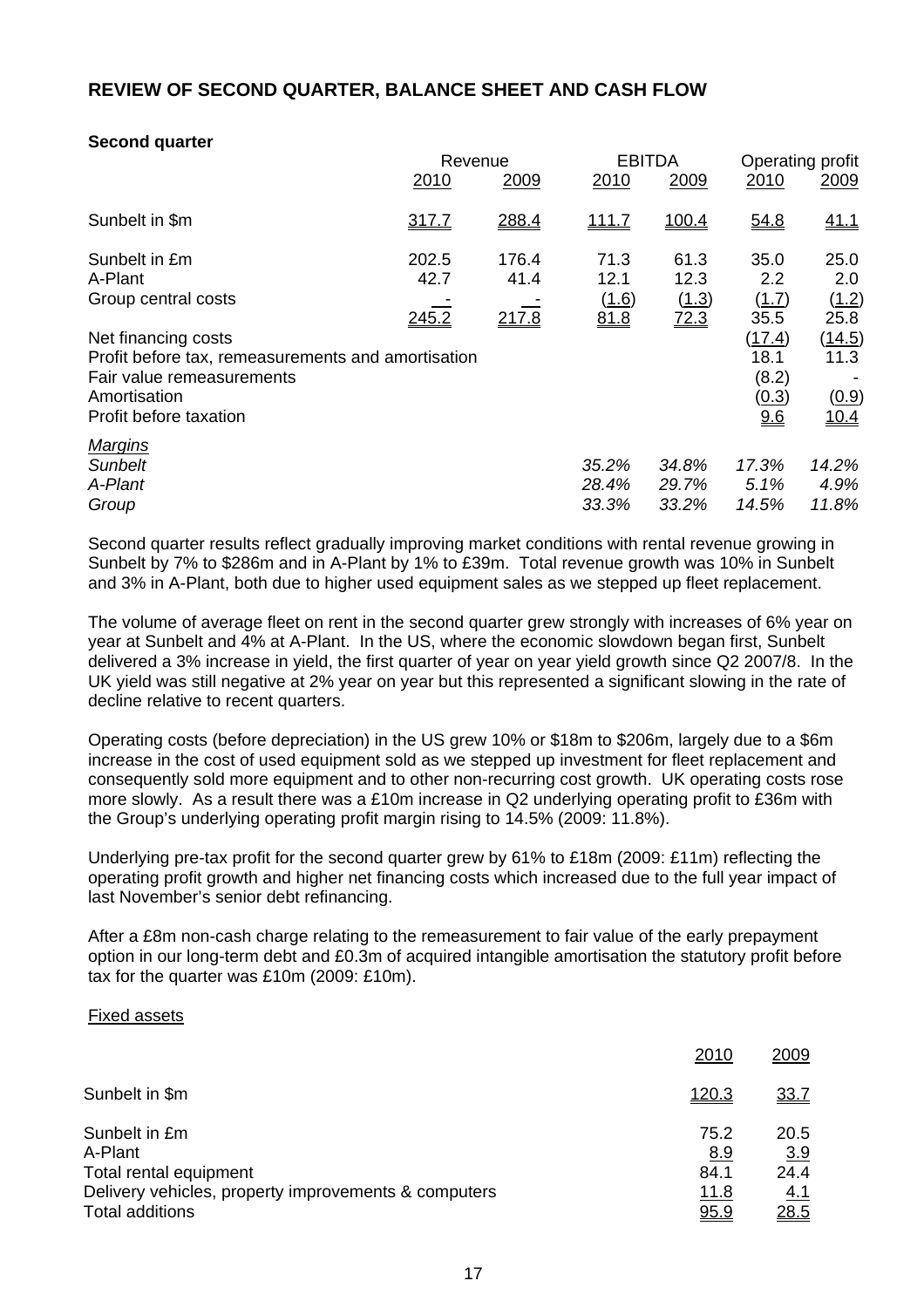Capital expenditure in the first half totalled £96m (2009: £29m) with £84m invested in the rental fleet (2009: £24m). Expenditure on rental equipment was again entirely for replacement and comprised 88% of total capital expenditure with the balance relating to the delivery vehicle fleet, property improvements and to computer equipment.

The average age of the Group's serialised rental equipment, which constitutes the substantial majority of our fleet, at 31 October 2010 was 44 months (2009: 39 months) on a net book value basis. Sunbelt's fleet had an average age of 46 months (2009: 42 months) comprising 47 months for aerial work platforms which have a longer life and 43 months for the remainder of its fleet while A-Plant's fleet had an average age of 40 months (2009: 32 months).

The table below summarises dollar and physical utilisation:

|                          |                                     |                                     |                                              |                                  | LTM                   | ∟TM                     |
|--------------------------|-------------------------------------|-------------------------------------|----------------------------------------------|----------------------------------|-----------------------|-------------------------|
|                          | 31 Oct 2010                         | 30 April 2010                       | Rental fleet at original cost<br>LTM average | <b>LTM</b> rental<br>revenues    | dollar<br>utilisation | physical<br>utilisation |
| Sunbelt in \$m           | 2,122                               | 2,094                               | 2,113                                        | 1,012                            | <u>48%</u>            | 66%                     |
| Sunbelt in £m<br>A-Plant | 1,327<br><u>327</u><br><u>1,654</u> | 1,368<br><u>321</u><br><u>1,689</u> | 1,322<br>322<br><u>.,644</u>                 | 662<br><u> 150</u><br><u>812</u> | 48%<br><u>47%</u>     | 66%<br><u>70%</u>       |

Dollar utilisation is defined as rental revenues divided by average fleet at original (or "first") cost and, measured over the last twelve months to 31 October 2010, was 48% at Sunbelt (2009: 49%) and 47% at A-Plant (2009: 49%). Physical utilisation is time based utilisation, which is calculated as the daily average of the original cost of equipment on rent as a percentage of the total value of equipment in the fleet at the measurement date. Measured over the last twelve months to 31 October 2010, average physical utilisation was 66% in Sunbelt (2009: 65%) and 70% at A-Plant (2009: 67%). At Sunbelt, physical utilisation is measured for equipment with an original cost in excess of £7,500 which comprised approximately 90% of its fleet at 31 October 2010.

#### Trade receivables

Receivable days at 31 October were 47 days (2009: 49 days). The bad debt charge for the six months ended 31 October 2010 as a percentage of total turnover was 0.8% (2009: 1.1%). Trade receivables at 31 October 2010 of £131m (2009: £120m) are stated net of provisions for bad debts and credit notes of £15m (2009: £16m) with the provision representing 10.6% (2009: 12.0%) of gross receivables.

#### Trade and other payables

Group payable days were 53 days in 2010 (2009: 53 days) with capital expenditure-related payables, which have longer payment terms, totalling £28m (2009: £10m). Payment periods for purchases other than rental equipment vary between seven and 45 days and for rental equipment between 30 and 120 days.

# **Pensions**

Since year end, the triennial actuarial valuation of the Company's only defined benefit plan has been concluded and a recovery plan agreed between the Company and the trustees to address, over the next five years, the £2m deficit at 30 April 2010 on the funding assumptions used in that valuation. At 31 October 2010, the Company has adopted certain updated detailed assumptions set by the trustees for that valuation based mainly on the plan's recent experience (affecting matters such as life expectancy, cash commutations and spouses' benefits). This, together with the impact of market movements since year end on asset values and discount rates and the benefit of applying the UK Government's recent announcement that the consumer prices index rather than the retail prices index will in future be used to set the annual revaluation rate for deferred pensions, has resulted in a pension surplus of £4.9m being recorded on the IAS 19 accounting basis at 31 October 2010 (30 April 2010 – deficit of £7.7m).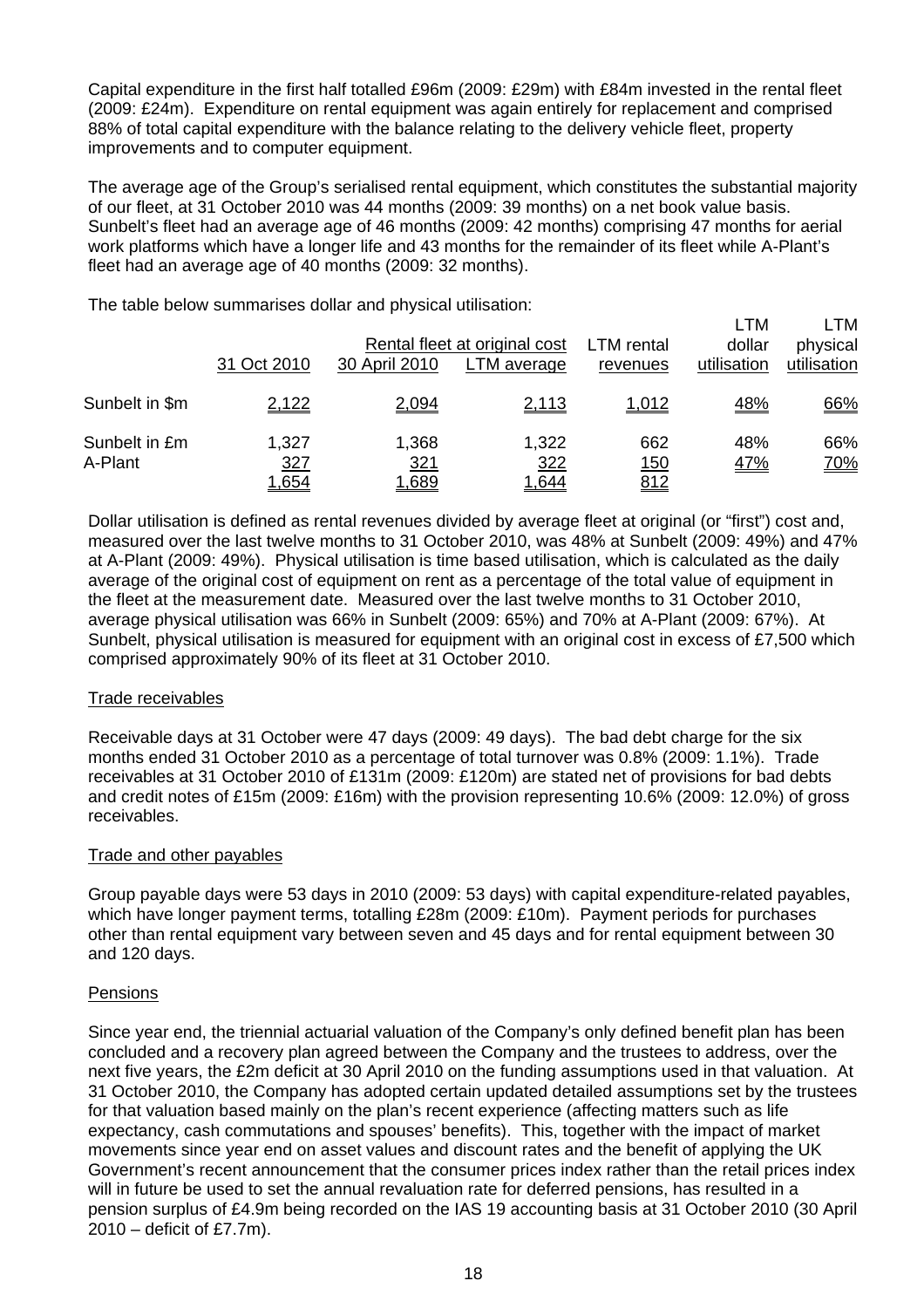#### **Cash flow and net debt**

|                                                       | Six months to<br>31 October |                     | LTM to       | Year to       |
|-------------------------------------------------------|-----------------------------|---------------------|--------------|---------------|
|                                                       |                             |                     | 31 October   | 30 April      |
|                                                       | 2010                        | 2009                | 2010         | 2010          |
|                                                       | £m                          | £m                  | £m           | £m            |
| <b>EBITDA before exceptional items</b>                | <u>160.2</u>                | 143.9               | <u>271.4</u> | 255.1         |
| Cash inflow from operations before exceptional        |                             |                     |              |               |
| items and changes in rental equipment                 | 143.4                       | 143.4               | 265.6        | 265.6         |
| Cash conversion ratio                                 | 89.5%                       | 99.7%               | 97.9%        | 104.1%        |
| Maintenance rental capital expenditure paid           | (85.5)                      | (23.6)              | (98.0)       | (36.1)        |
| Payments for non-rental capital expenditure           | (10.1)                      | (3.5)               | (13.3)       | (6.7)         |
| Rental equipment disposal proceeds                    | 19.0                        | 11.1                | 34.7         | 26.8          |
| Other property, plant and equipment disposal proceeds | 2.6                         | 1.5                 | 5.1          | 4.0           |
| Tax (paid)/received                                   | (2.3)                       | (0.4)               | (1.6)        | 0.3           |
| Net financing costs paid                              | <u>(34.9)</u>               | (26.4)              | (63.2)       | (54.7)        |
| Cash flow before exceptional costs                    | 32.2                        | 102.1               | 129.3        | 199.2         |
| Exceptional costs paid                                | (2.6)                       | (5.0)               | (5.8)        | (8.2)         |
| Total cash generated from operations                  | 29.6                        | 97.1                | 123.5        | 191.0         |
| Business disposals/(acquisitions)                     |                             |                     | (0.7)        | (0.7)         |
| <b>Total cash generated</b>                           | 29.6                        | 97.1                | 122.8        | 190.3         |
| Dividends paid                                        | <u>(10.0)</u>               | $\underline{(8.3)}$ | (14.5)       | <u>(12.8)</u> |
| Decrease in net debt                                  | <u>19.6</u>                 | 88.8                | 108.3        | 177.5         |

Cash inflow from operations before exceptional items and changes in rental equipment was flat year over year while the cash conversion ratio was 89.5% (2009: 99.7%). This reflected a £27m increase in trade and other receivables since April as quarterly revenues regained more usual seasonal patterns.

Total payments for capital expenditure (rental equipment and other PPE) were in line with capital expenditure delivered at £96m whilst disposal proceeds received totalled £22m. Net cash capital expenditure was therefore £74m in the first half (2009: £15m).

Financing costs paid differed slightly from the accounting charge in the income statement due to the timing of interest payments in the half year and non-cash interest charges.

After exceptional costs paid of £3m, representing vacant property costs on closed premises which were originally provided for in 2008/9, the Group generated £30m of net cash inflow in the first half. £10m of this net inflow was paid to equity shareholders as the 2010 final dividend with the balance of £20m applied to reduce outstanding debt.

#### Net debt

|                                                       |              | 30 April     |              |
|-------------------------------------------------------|--------------|--------------|--------------|
|                                                       | 2010         | 2009         | 2010         |
|                                                       | £m           | £m           | £m           |
| First priority senior secured bank debt               | 350.1        | 385.7        | 367.5        |
| Finance lease obligations                             | 3.3          | 4.9          | 3.5          |
| 8.625% second priority senior secured notes, due 2015 | 153.5        | 148.3        | 160.2        |
| 9% second priority senior secured notes, due 2016     | 338.0        | 327.1        | 352.6        |
|                                                       | 844.9        | 866.0        | 883.8        |
| Cash and cash equivalents                             | (68.1)       | (19.4)       | (54.8)       |
| Total net debt                                        | <u>776.8</u> | <u>846.6</u> | <u>829.0</u> |

Net debt at 31 October 2010 was £777m (30 April 2010: £829m) with the reduction since April reflecting the cash generation set out above and currency fluctuations. The Group's underlying EBITDA for the twelve months ended 31 October 2010 was £271m and the ratio of net debt to underlying EBITDA was therefore 2.9 times at 31 October 2010 (30 April 2010: 3.2 times).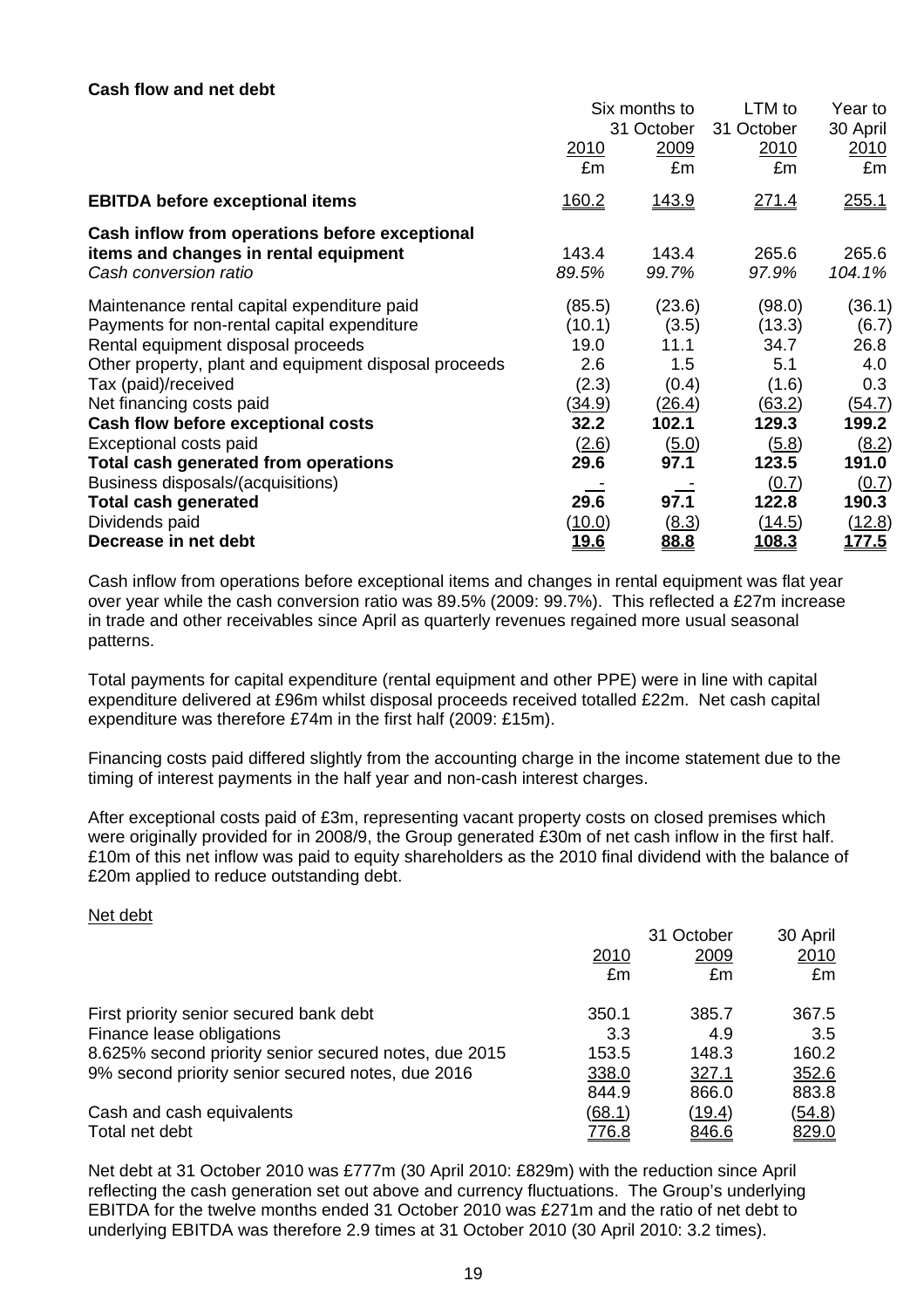Under the terms of our extended asset-based senior bank facility, \$1.3bn of that facility is committed until November 2013 whilst an additional \$0.5bn is committed until the original maturity at August 2011. At 31 October 2010 the amount of the facility utilised was \$619m (including letters of credit totalling \$29m), substantially lower than the extended commitment. All our debt facilities therefore remain committed for the long term, with an average of 4.5 years remaining at 31 October 2010. The weighted average interest cost of these facilities (including non-cash amortisation of deferred debt raising costs) is approximately 7.5%. Financial performance covenants under the two senior secured notes issues are only measured at the time new debt is raised. There are two financial performance covenants under the asset-based first priority senior bank facility:

- funded debt to LTM EBITDA before exceptional items not to exceed 4.0 times; and
- a fixed charge ratio (comprising, for the last twelve months, EBITDA before exceptionals less net capital expenditure paid in cash over the sum of scheduled debt repayments plus cash interest, cash tax payments and dividends paid) which must be equal to, or greater than, 1.1 times.

These covenants do not, however, apply when availability (the difference between the borrowing base and facility utilisation) exceeds \$150m (\$159m after August 2011). At 31 October 2010 excess availability under the bank facility was \$639m (\$537m at 30 April 2010) making it unlikely that the covenants will be measured. Additionally, although the senior debt covenants were not required to be measured at 31 October 2010, the Group was in compliance with both of them at that date. The Board therefore believes that it is appropriate to prepare the accounts on a going concern basis.

#### **Principal risks and uncertainties**

Risks and uncertainties in achieving the Group's objectives for the remainder of the financial year, together with assumptions, estimates, judgements and critical accounting policies used in preparing financial information remain unchanged from those detailed in the 2010 Annual Report and Accounts on pages 23 to 31. Our business is subject to significant fluctuations in performance from quarter to quarter as a result of seasonal effects. Commercial construction activity tends to increase in the summer and during extended periods of mild weather and to decrease in the winter and during extended periods of inclement weather. Furthermore, due to the incidence of public holidays in the US and the UK, there are more billing days in the first half of our financial year than the second half leading to our revenues normally being higher in the first half. On a quarterly basis, the second quarter is typically our strongest quarter, followed by the first and then the third and fourth quarters.

Fluctuations in the value of the US dollar with respect to the pound sterling have had, and may continue to have, a significant impact on our financial condition and results of operations as reported in pounds due to the majority of our assets, liabilities, revenues and costs being denominated in US dollars. All our debt was denominated in US dollars at 31 October 2010 and represented approximately 80% of the value of dollar denominated net assets (other than debt) providing a partial, but substantial, hedge against currency fluctuations. The dollar interest payable on this debt also limits the impact of changes in the dollar exchange rate on our pre-tax profits and earnings. Based on the current currency mix of our profits and on dollar debt levels, interest and exchange rates at 31 October 2010, a 1% change in the US dollar exchange rate would impact pre-tax profit by £40,000.

#### **OPERATING STATISTICS**

|                        |            | Number of rental stores |          |            | Staff numbers |              |  |
|------------------------|------------|-------------------------|----------|------------|---------------|--------------|--|
|                        | 31 October |                         | 30 April | 31 October |               | 30 April     |  |
|                        | 2010       | 2009                    | 2010     | 2010       | 2009          | 2010         |  |
| <b>Sunbelt Rentals</b> | 346        | 397                     | 393      | 5,373      | 5,733         | 5,334        |  |
| A-Plant                | 104        | 111                     | 105      | 1,876      | 1,944         | 1,872        |  |
| Corporate office       |            |                         |          | 11         | <u> 12</u>    | <u> 12</u>   |  |
| Group                  | <u>450</u> | 508                     | 498      | 7,260      | 7,689         | <u>7,218</u> |  |

Sunbelt's store numbers include 40 Sunbelt at Lowes stores at 31 October 2010 (90 at 31 October 2009 and 89 at 30 April 2010). By agreement with Lowes 50 underperforming Sunbelt at Lowes stores were closed in July 2010 and at the same time Lowes agreed an extension to the lease for the remaining 40 stores until October 2012. The revenue and contribution from the closed stores in the 12 months ended 31 October 2010 was not significant to Sunbelt's overall performance.